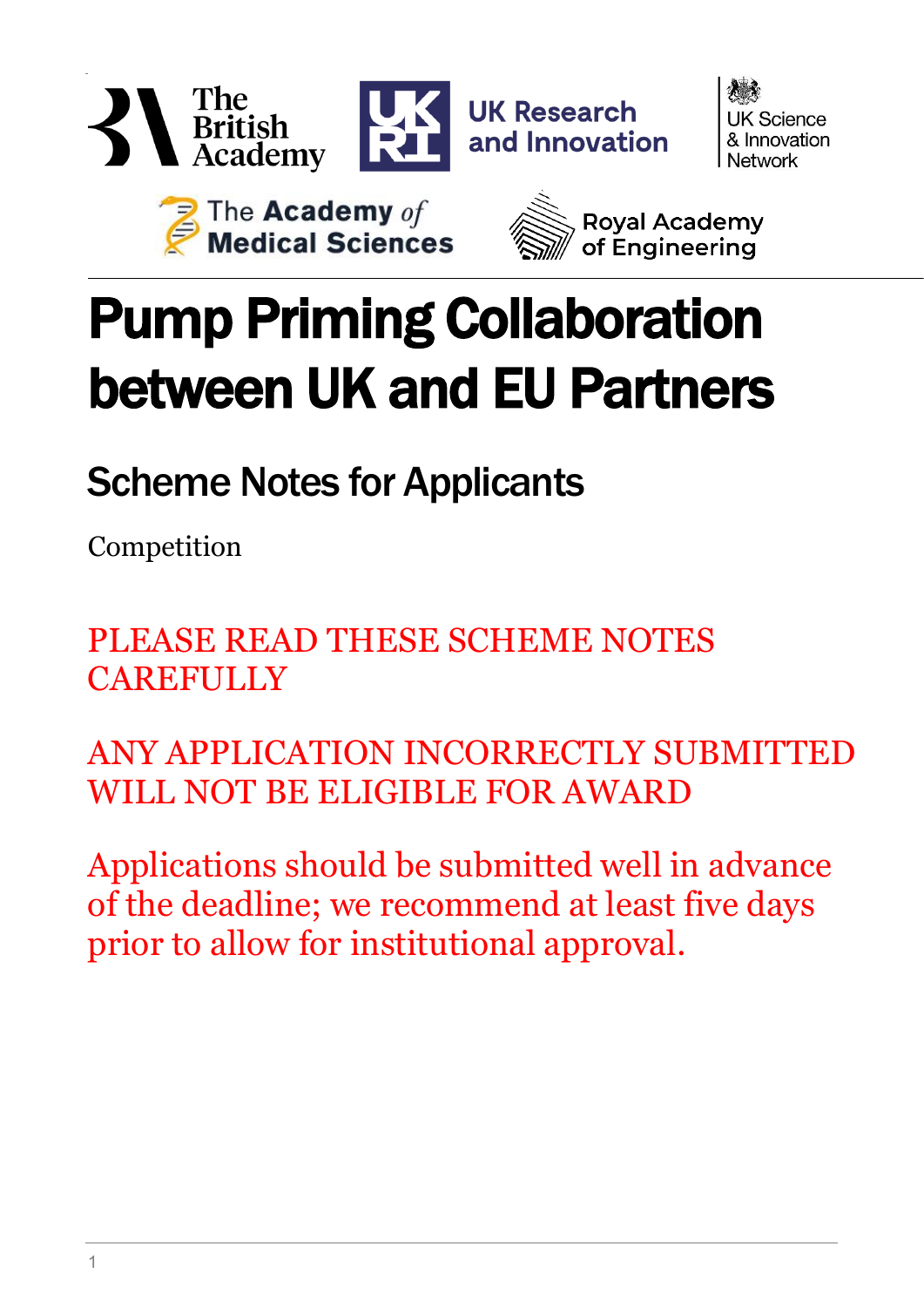#### **Summary**

- 1. The British Academy (BA), the Science & Innovation Network in Europe (SIN Europe), UKRI and KTN with the support of the Academy of Medical Sciences (AMS) and the Royal Academy of Engineering (RAEng) are inviting proposals from UK and EU/Associated Countries-based researchers to pump prime collaborations to support the effective uptake of the opportunities UK association to Horizon Europe will provide. For the purpose of this call Associated Countries include those countries in the process of associating as listed [here.](https://ec.europa.eu/info/funding-tenders/opportunities/docs/2021-2027/common/guidance/list-3rd-country-participation_horizon-euratom_en.pdf)
- 2. Proposals are welcome in all disciplines engineering, natural sciences, medical sciences, humanities, and social sciences.
- 3. Proposals are welcome from research institutes and universities based in the UK, and proposals that involve working closely with any other type of organisations eligible for Horizon Europe funding (based in the UK and/or the EU/Associated Countries), including third parties, end users and similar bodies/organisations such as hospitals, libraries, regulators, commercial partners, small and medium-sized enterprises (SMEs), creative industry partners, museums, local authorities and associations, NGOs, charities and companies are particularly encouraged.
- 4. The aim of the call is to develop collaborative activity between UK and EU/Associated Countries' entities in Pillar 2 of Horizon Europe. Applicants will need to identify a specific upcoming call in this Pillar as the focus of their proposed collaboration with the goal of submitting an application to that upcoming call building on this pump priming funding. Applicants will be required also to indicate the expected level of UK participation in the proposed application to Horizon Europe.
- 5. Applicants are encouraged to consider carefully the type of organisations that will be needed to make a successful application to their selected Pillar 2 Horizon Europe call, and particularly involve significantly third parties, end users and similar bodies/organisations based in the UK and/or the EU/Associated Countries where this is desirable and/or necessary in terms of the call they are aiming to apply to.
- 6. This call for proposals is supported by the UK's Department for Business, Energy & Industrial Strategy.
- 7. We are able to offer awards of up to  $£5,000$ . Awards will be able to run until March 2022.
- **8. The call will remain open on a rolling basis until all funding has been utilised. We are expecting to be able to make around 200 awards. Assessment will be undertaken in waves with applications submitted by 13 October 2021, 17.00 (UK time) considered in a first wave, and then further applications submitted after (if funding remains available) considered every two weeks (i.e. 27 October 2021, 10 November 2021 etc.) with the same 17.00 (UK time) deadline.**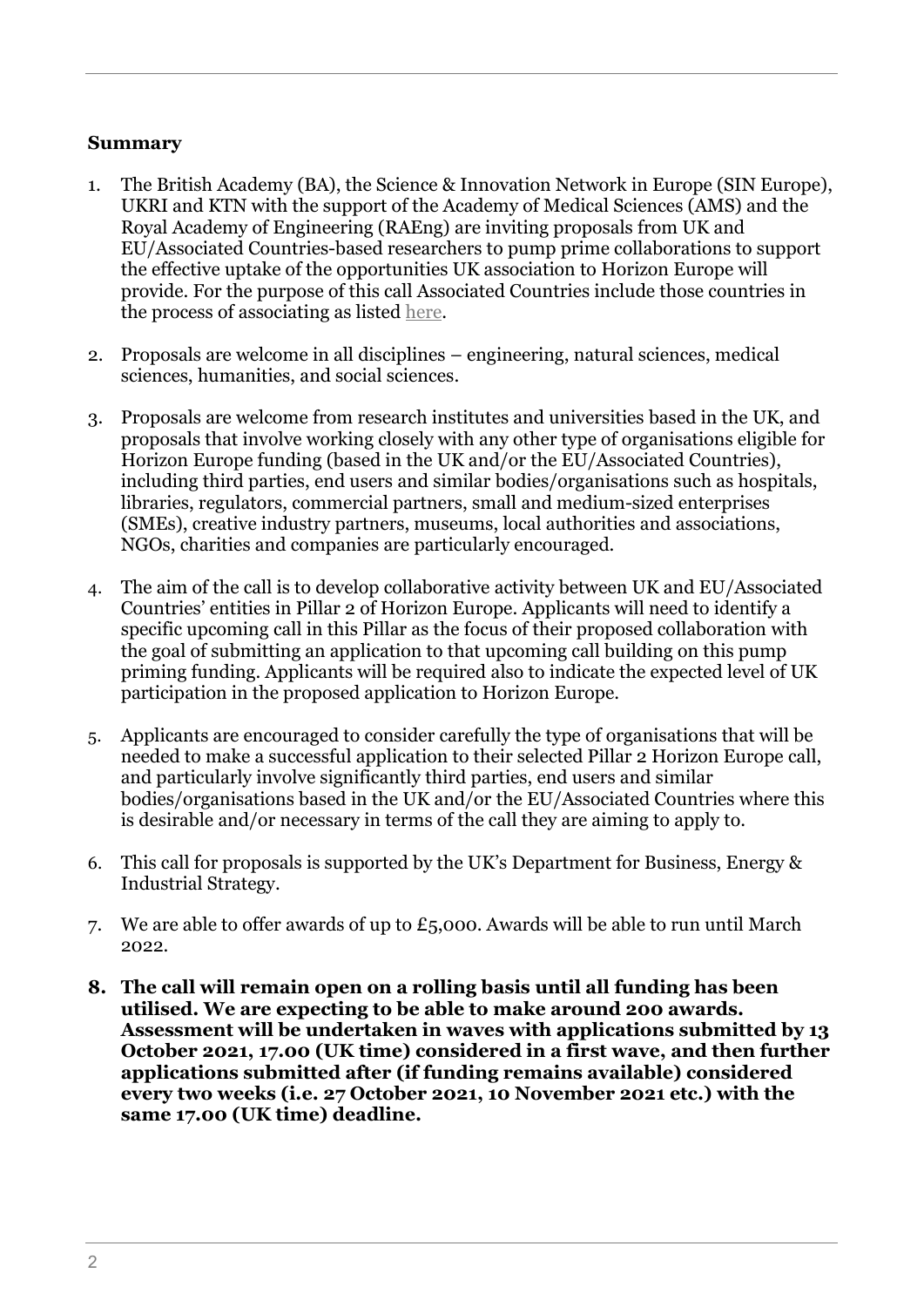#### **Programme Aims**

- 9. This programme builds on the important awareness raising and promotional communications that the sector, [National Contact Points,](https://www.gov.uk/business-finance-support/horizon-2020-business-grants-uk#find-your-uk-national-contact-point-for-advice) [the UK Research Office in](https://www.ukro.ac.uk/)  [Brussels,](https://www.ukro.ac.uk/) and the Science & Innovation Network have been taking forward by providing pump priming funding to seed collaborations for applications to specific Horizon Europe calls in Pillar 2.
- 10. The aim is to build collaborative activity between UK and EU/Associated Countries' entities in Pillar 2 where the major consortia building type of applications in Horizon Europe are centred. This will help UK-based entities overcome the barriers to collaborative engagement with EU/Associated Countries' partners to maximise the opportunities Horizon Europe presents. For the purpose of this call Associated Countries include those countries in the process of associating as listed [here.](https://ec.europa.eu/info/funding-tenders/opportunities/docs/2021-2027/common/guidance/list-3rd-country-participation_horizon-euratom_en.pdf) Third country partners, such as Switzerland, can also be considered as appropriate, but projects and proposed consortia must provide confidence that they will address necessary eligibility and impact criteria.

#### **Scope of the Call**

- 11. [Horizon Europe](https://ec.europa.eu/info/funding-tenders/opportunities/portal/screen/opportunities/topic-search;callCode=null;freeTextSearchKeyword=;matchWholeText=true;typeCodes=0,1,2;statusCodes=31094502,31094501,31094503;programmePeriod=2021%20-%202027;programCcm2Id=43108390;programDivisionCode=null;focusAreaCode=null;destination=null;mission=null;geographicalZonesCode=null;programmeDivisionProspect=null;startDateLte=null;startDateGte=null;crossCuttingPriorityCode=null;cpvCode=null;performanceOfDelivery=null;sortQuery=deadlineDate;orderBy=asc;onlyTenders=false;topicListKey=topicSearchTablePageState) is the largest ever EU Framework Programme for research and innovation, with a budget of over  $\epsilon$ 95bn (2021–2027, excluding contributions from Associate Countries). Such EU programmes offer significant opportunities to access new knowledge, partners, markets, customers and suppliers.
- 12. Funding of up to a maximum of £5,000 per grant will be awarded to support projects which will cover collaboration preparation activities to enable multinational consortium building, as well as staff time for developing the project ideas and gaining a better understanding of the market opportunities.
- 13. The expectation is that this funding will be utilised in a variety of ways but could include feasibility studies, application advice and training, partnership building, and dedicated time to take forward an application.
- 14. The purpose of this call is **not** to implement the proposed projects that will be submitted to Horizon Europe, but to give the UK-based partners the resources needed to collaborate with EU organisations and stakeholders to further develop the idea and the market opportunities. Any applications that apply to implement the proposed project will be considered ineligible.
- 15. The call is focused **solely** on [Pillar 2 of Horizon Europe –](https://ec.europa.eu/info/research-and-innovation/funding/funding-opportunities/funding-programmes-and-open-calls/horizon-europe_en) Global Challenges and [European Industrial Competitiveness.](https://ec.europa.eu/info/research-and-innovation/funding/funding-opportunities/funding-programmes-and-open-calls/horizon-europe_en)
- 16. Applications **must** identify a call in Pillar 2 that they will specifically target to apply to on the back of this pump priming funding.
- 17. Within Pillar 2 the calls that this pump priming funding can be used to target **must** be calls that open between 1 September 2021 and 7 September 2022. Such calls may target any type of action.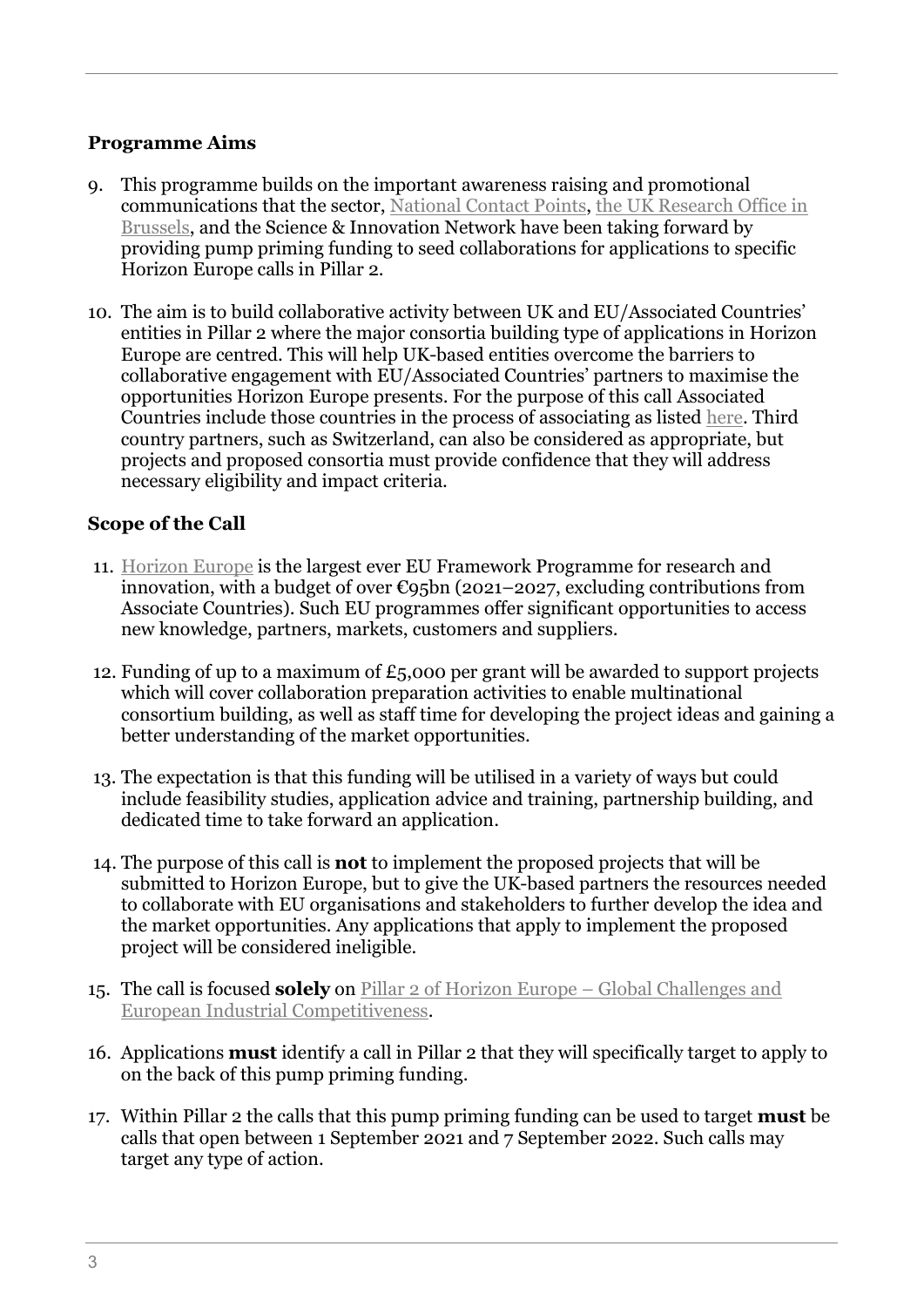18. Currently, we estimate that this includes around 360 as set out on the [Horizon Europe](https://ec.europa.eu/info/funding-tenders/opportunities/portal/screen/opportunities/topic-search;callCode=null;freeTextSearchKeyword=;matchWholeText=true;typeCodes=1,0;statusCodes=31094501;programmePeriod=2021%20-%202027;programCcm2Id=43108390;programDivisionCode=43108541,43108557,43118846,43118971,43120193,43120821,43121563;focusAreaCode=null;destination=null;mission=null;geographicalZonesCode=null;programmeDivisionProspect=null;startDateLte=null;startDateGte=null;crossCuttingPriorityCode=null;cpvCode=null;performanceOfDelivery=null;sortQuery=startDate;orderBy=asc;onlyTenders=false;topicListKey=topicSearchTablePageState)  [funding portal](https://ec.europa.eu/info/funding-tenders/opportunities/portal/screen/opportunities/topic-search;callCode=null;freeTextSearchKeyword=;matchWholeText=true;typeCodes=1,0;statusCodes=31094501;programmePeriod=2021%20-%202027;programCcm2Id=43108390;programDivisionCode=43108541,43108557,43118846,43118971,43120193,43120821,43121563;focusAreaCode=null;destination=null;mission=null;geographicalZonesCode=null;programmeDivisionProspect=null;startDateLte=null;startDateGte=null;crossCuttingPriorityCode=null;cpvCode=null;performanceOfDelivery=null;sortQuery=startDate;orderBy=asc;onlyTenders=false;topicListKey=topicSearchTablePageState) that are eligible to be the focus of applications through this pump priming funding, including calls across clusters 1 [\(Health\)](https://ec.europa.eu/info/research-and-innovation/funding/funding-opportunities/funding-programmes-and-open-calls/horizon-europe/cluster-1-health_en),<sup>1</sup> 2 (Culture, Creativity and [Inclusive Society\)](https://ec.europa.eu/info/research-and-innovation/funding/funding-opportunities/funding-programmes-and-open-calls/horizon-europe/cluster-2-culture-creativity-and-inclusive-society_en), 3 [\(Civil Security](https://ec.europa.eu/info/research-and-innovation/funding/funding-opportunities/funding-programmes-and-open-calls/horizon-europe/cluster-3-civil-security-society_en) for Society), 4 [\(Digital, Industry and Space\)](https://ec.europa.eu/info/research-and-innovation/funding/funding-opportunities/funding-programmes-and-open-calls/horizon-europe/cluster-4-digital-industry-and-space_en), 5 [\(Climate, Energy and Mobility\)](https://ec.europa.eu/info/research-and-innovation/funding/funding-opportunities/funding-programmes-and-open-calls/horizon-europe/cluster-5-climate-energy-and-mobility_en) and 6 [\(Food, Bioeconomy, Natural Resources,](https://ec.europa.eu/info/research-and-innovation/funding/funding-opportunities/funding-programmes-and-open-calls/horizon-europe/cluster-6-food-bioeconomy-natural-resources-agriculture-and-environment_en)  [Agriculture and Environment\)](https://ec.europa.eu/info/research-and-innovation/funding/funding-opportunities/funding-programmes-and-open-calls/horizon-europe/cluster-6-food-bioeconomy-natural-resources-agriculture-and-environment_en).

# **Applying**

- 19. Applicants will be required to complete a short form that will include detailing the following:
	- The call within Pillar 2 that the application is targeting;
	- An indication of the expected UK participation in the proposed Horizon Europe project (i.e. the extent/scale of involvement the application is looking to see the UK have);
	- The alignment of the application with the proposed targeted call explaining how the application would address the scope and expected outcome specified in the call text;<sup>2</sup>
	- An overview of the work proposed with a clear plan of action, identifying risks and any ethical or legal issues, and a description of the organisations that will be involved in the application and how together they will meet the aims of this call;
	- The deliverable: providing information on the anticipated level of funding that will be sought from Horizon Europe and the work that would be fulfilled if the Horizon Europe bid is successful;
	- The added value of this grant if successful why additional funding is required for this work and how will it enable the undertaking of this project differently.
- 20. In all cases, it is for the applicants to demonstrate the feasibility of their proposed grant.
- 21. The UK host organisation is expected to adopt the principles, standards and good practice for public engagement with research set out in the [Concordat for Engaging the](https://www.ukri.org/files/legacy/scisoc/concordatforengagingthepublicwithresearch-pdf/)  [Public with Research](https://www.ukri.org/files/legacy/scisoc/concordatforengagingthepublicwithresearch-pdf/) (2010) and subsequent amendments.

# **Research Ethics and Legal**

#### 22. The British Academy requires the research it funds to be conducted in an ethical and legal manner. Applicants must ensure the proposed research will be carried out to a

<sup>1</sup> For Cluster 1 the 2021-2022 Health Work Programme states "any legal entity established in the United States of America is eligible to receive Union funding to support its participation in projects funded under the Health cluster". For the purpose of this call therefore US entities are eligible to collaborate with on these terms. <sup>2</sup> To demonstrate alignment, applicants need to show that a clear majority of the project's objectives and activities are aligned with the specific call. In forming their judgment on this, the assessors will also consider whether the application addresses the research and innovation objectives and topics it claims to. It is important, therefore, for applicants to understand fully the background, challenge, scope and expected outcome of the competition, as outlined in the Horizon Europe call.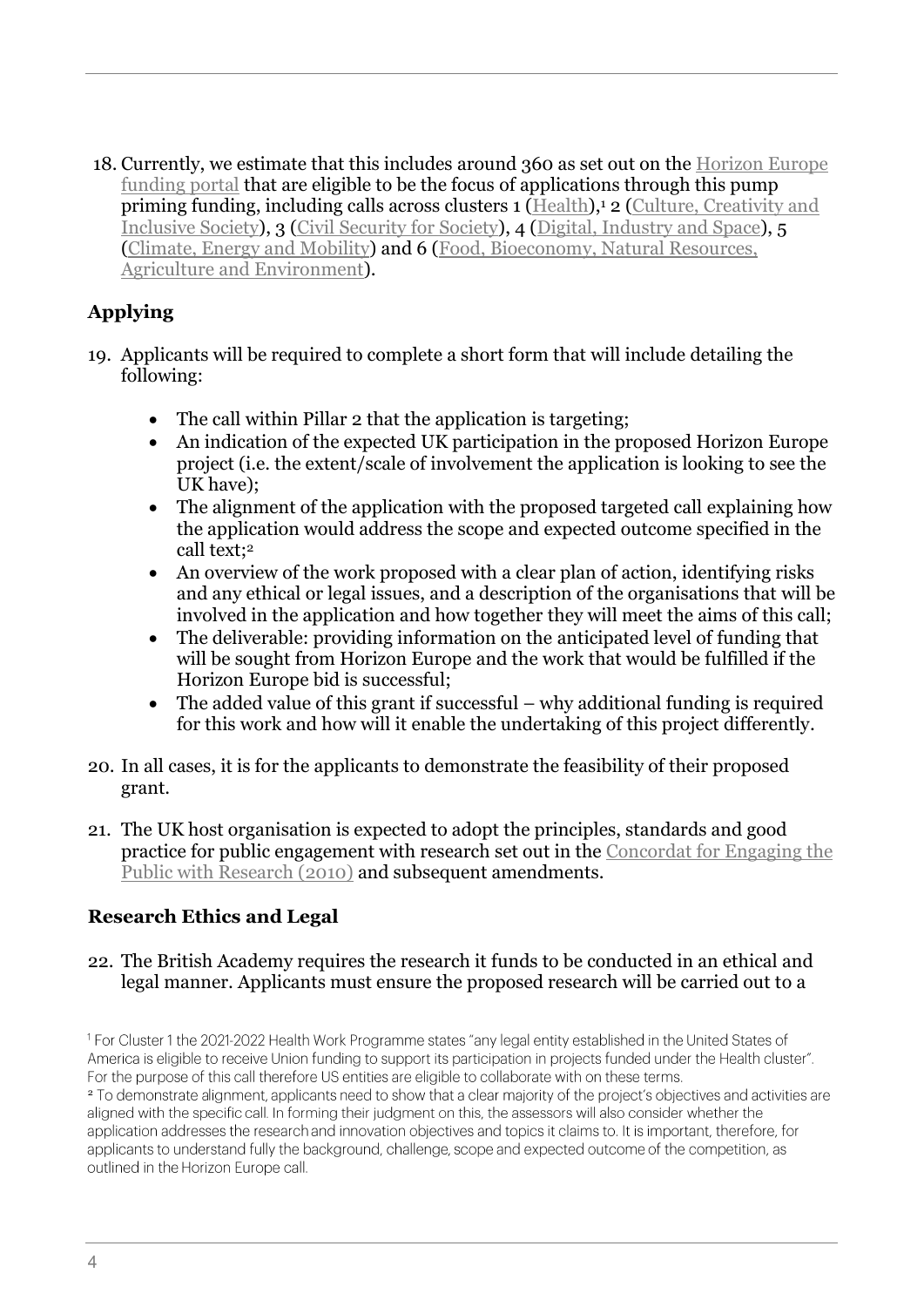high ethical standard. They must identify any potential ethical issues which might arise during this grant or as a result of the research proposal being developed, and explain how these are being or will be addressed.

- 23. The host organisation is responsible for ensuring that ethical issues relating to the grant are identified and brought to the attention of the relevant approval or regulatory body. Should ethical approval to undertake the activities within this pump priming grant be required, this must be completed by the relevant authority before any work requiring approval begins. Ethical approval relating to activities that would take place during a future Horizon Europe grant will require consideration at the appropriate time, most likely following completion of this pump priming grant.
- 24. The British Academy expects the PI and the host organisation shall have policies and procedures in place to address safeguarding issues, complaints, allegations, or whistleblowing, and that they shall ensure that the research shall comply with all applicable laws and regulations, including relating to (a) anti-discrimination under the Equality Act 2010 and (b) anti-bribery and anti-corruption under the Bribery Act 2010 and not engage in any activity, practice or conduct which would constitute offences under these Acts and any similar legislation in the UK or overseas.
- 25. The host organisation should meet the requirements of the [Concordat to Support](mailto:https://www.universitiesuk.ac.uk/policy-and-analysis/reports/Documents/2019/Updated%20FINAL-the-concordat-to-support-research-integrity.pdf)  [Research Integrity \(2019\)](mailto:https://www.universitiesuk.ac.uk/policy-and-analysis/reports/Documents/2019/Updated%20FINAL-the-concordat-to-support-research-integrity.pdf) and subsequent amendments and must have in place formal procedures for governing good research practice and for handling and reporting allegations of fraud or research misconduct.

### **Risk Management**

- 26.Researchers funded under this programme may choose to undertake fieldwork in the course of the research project. We expect an assessment of any risks entailed within the research project to be outlined within the proposal (for example, risks associated with the delivery of the research, financial management and oversight/governance).
- 27. Research groups will be required to indicate if (and where) they intend to undertake research in the field. Applicants are required to demonstrate that the PI (and the PI's host institution) understands the risk management implications and can monitor and manage the risks effectively. This aspect will be explicitly covered in the approval of any application by the appropriate authorities at the PI's host institution, to confirm that the duty of care responsibility rests with the host institution.

### **Eligibility of Applicants**

- 28. Each project will be led by a named Principal Investigator (PI). The PI must be a researcher in the eligible disciplines for this call and from an eligible UK-based organisation. The PI is expected to direct and manage the grant and has responsibility for the overall project reporting requirements.
- 29. Proposals are welcome in all disciplines engineering, natural sciences, medical sciences, humanities, and social sciences.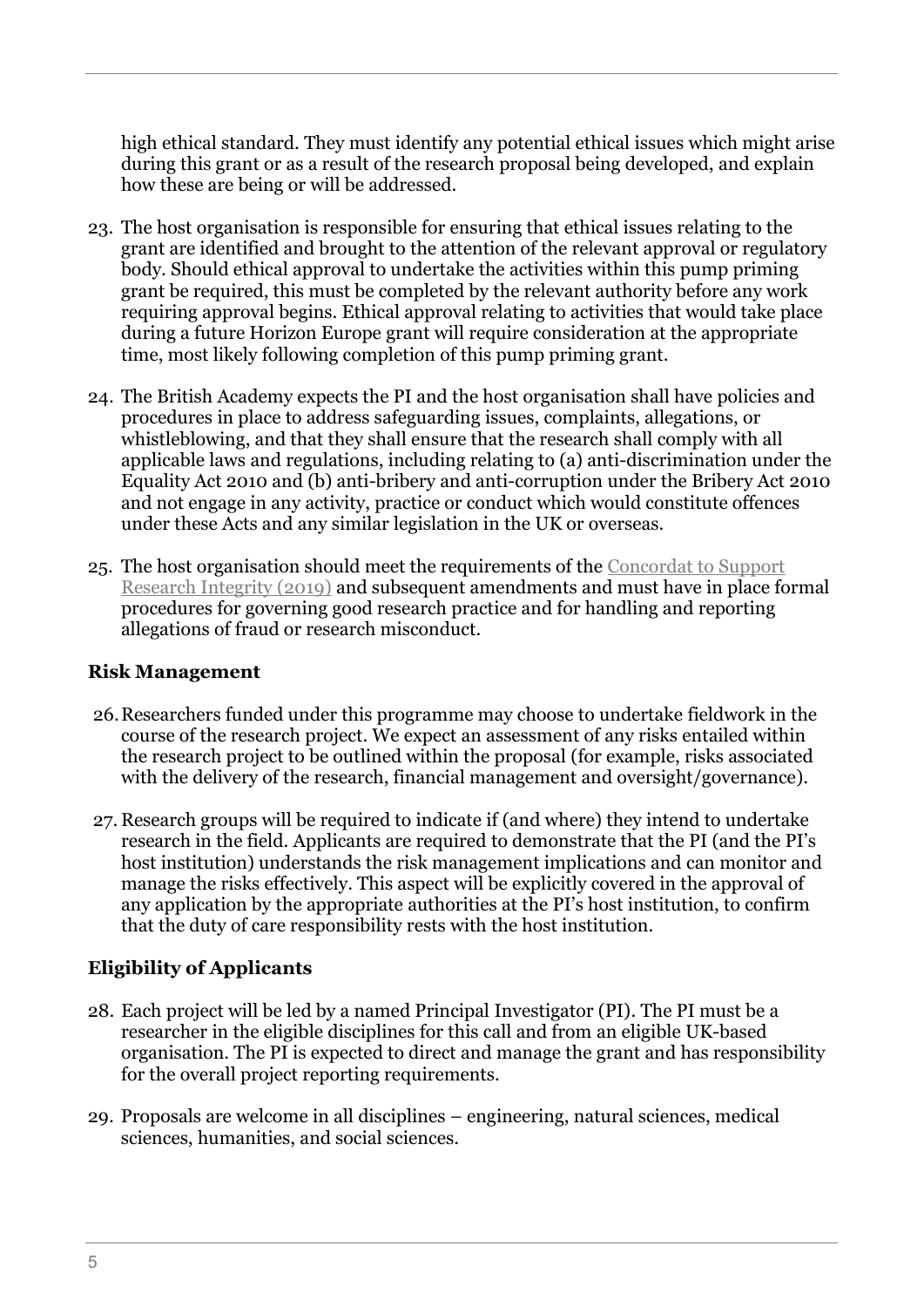- 30. Proposals are welcome from research institutes and universities based in the UK, and proposals that involve working closely with third parties, end users and similar bodies/organisations such as hospitals, commercial partners, small and medium-sized enterprises (SMEs), creative industry partners, museums, local authorities and associations, NGOs, charities and companies are particularly encouraged.
- 31. The PI must be of postdoctoral or above status (or have equivalent research or innovation experience). The PI's position must last at least the duration of the grant funded by the Academy.
- 32. PIs may not hold more than one British Academy award of a comparable nature at any one time.
- 33. An individual cannot be the PI on more than one bid under this call.
- 34. The PI will be expected to commit time to the project during the course of the award equivalent to at least four hours per week.

#### 35. **Duplicate applications for the same purpose to more than one British Academy funding programme will not be accepted.**

- 36. Collaboration between researchers in different disciplines and/or institutions where appropriate is encouraged given the nature of this programme, and applications must include at least one named Co-Applicant who will be actively assisting in the direction and management of at least parts of the project. Co-Applicants may be expected to be in a position to take over the leadership of the project in the event that the PI is unable to continue in the role.
- 37. We encourage Co-Applicants from EU/Associated Countries-based researchers.
- 38. No individual may be a Co-Applicant on more than two projects under this call (nor may a PI be additionally a Co-Applicant on more than one other project).
- 39. Projects may also include any number of specified 'Other Participants', who may, for example, be relevant stakeholders participating in networking or dissemination events, academic or policy advisers, practitioners, industry representatives, etc.
- 40. Research assistance is an eligible cost under this programme and it can be supported where a reasonable case is made in line with the type of work that is required to be undertaken.

#### 41. **Applicants may not resubmit proposals that have been considered unsuccessful for funding in previous rounds of this rolling funding call.**

42. Applicants are expected to adopt the principles, standards and good practice for the management of research staff set out in the [Concordat to Support the Career](https://www.vitae.ac.uk/policy/concordat)  [Development of Researchers \(](https://www.vitae.ac.uk/policy/concordat)2019) and subsequent amendments. Research staff should be appointed on terms that are no less favourable than those of comparable posts in the host organisation.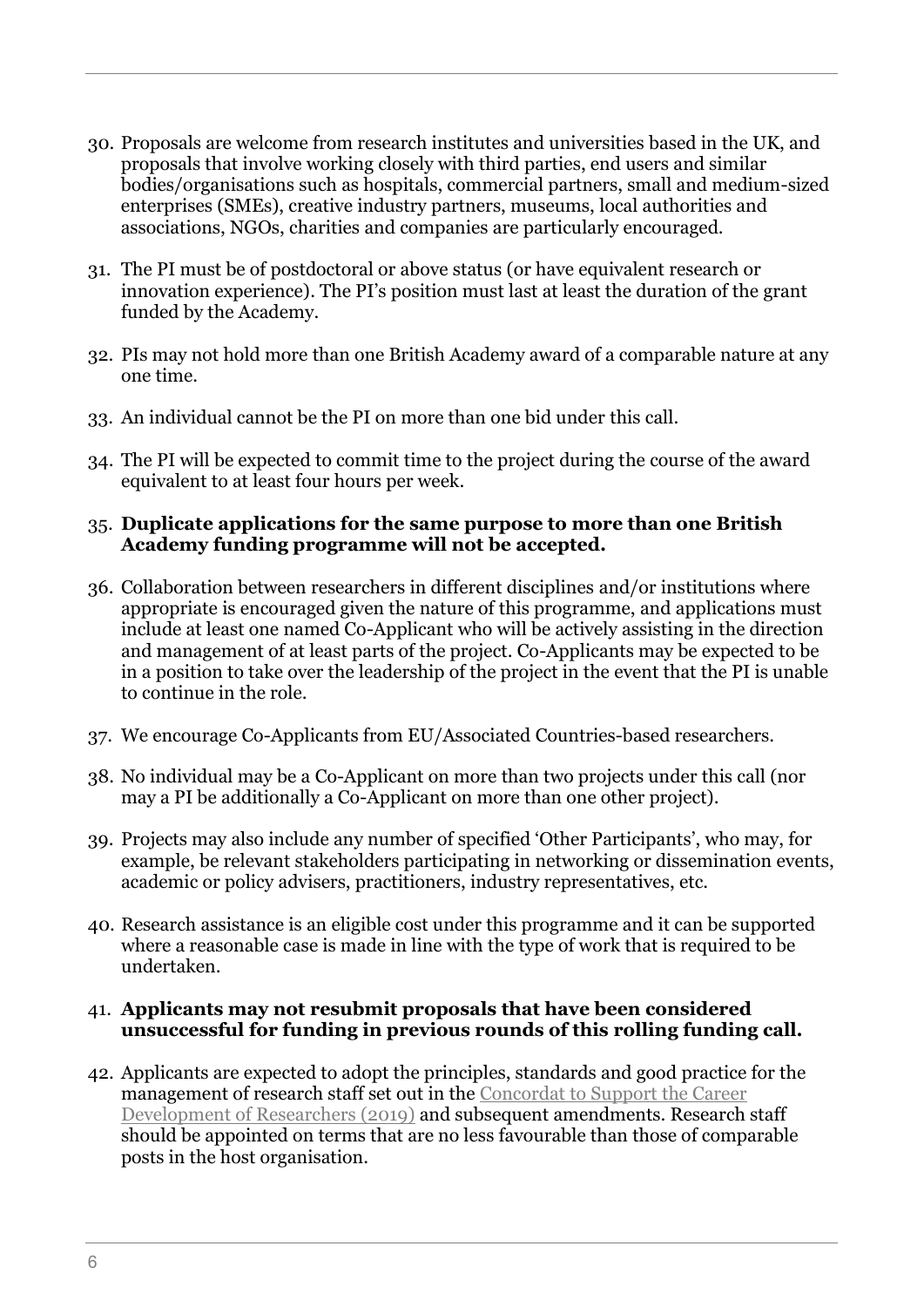# **Funding Eligibility**

43. Funding may be used to support:

- a. the time of the PI and Co-Applicants for concept or proof of market work and proposal development
- b. costs of meetings for the organisations involved in the UK or the EU to prepare the proposal
- c. travel and subsistence, including costs to participate in information days, brokerage events directly related to Horizon Europe objectives, relevant discussions with European Commission officials or similar
- d. research assistance (based in the UK or internationally)
- e. due diligence work on partners
- f. costs towards child or parent care if activity is conducted away from home and it is not possible to make alternative arrangements
- g. contributions towards support services such as proposal writing.
- 44. The following items are not currently eligible for funding:
	- a. institutional overheads, or any element that should properly be ascribed to institutional overheads
	- b. purchasing of assets
	- c. computer hardware including laptops, electronic notebooks, digital cameras, etc.
	- d. books and other permanent resources
	- e. the preparation of camera-ready copy, copy-editing, proof-reading, indexing, nor any other editorial task
	- f. subventions for direct production costs (printing, binding, distribution, marketing etc.)
	- g. costs of publication in electronic media
	- h. travel and maintenance expenses for purposes such as lecture tours or to write up the results of research
- 45. Applicants with special needs are encouraged to consult with the Academy about possible exceptions.
- 46. All grants will be paid to the employing institution of the PI, and not to the individual researchers involved. Institutions must be officially recognised by the British Academy prior to the proposal being submitted.

#### **Duration of Awards**

47. Awards must conclude with an interim final report by 17 March 2022. Awards will be required to provide further reporting on their award, including in relation to the outcome of their application to Horizon Europe.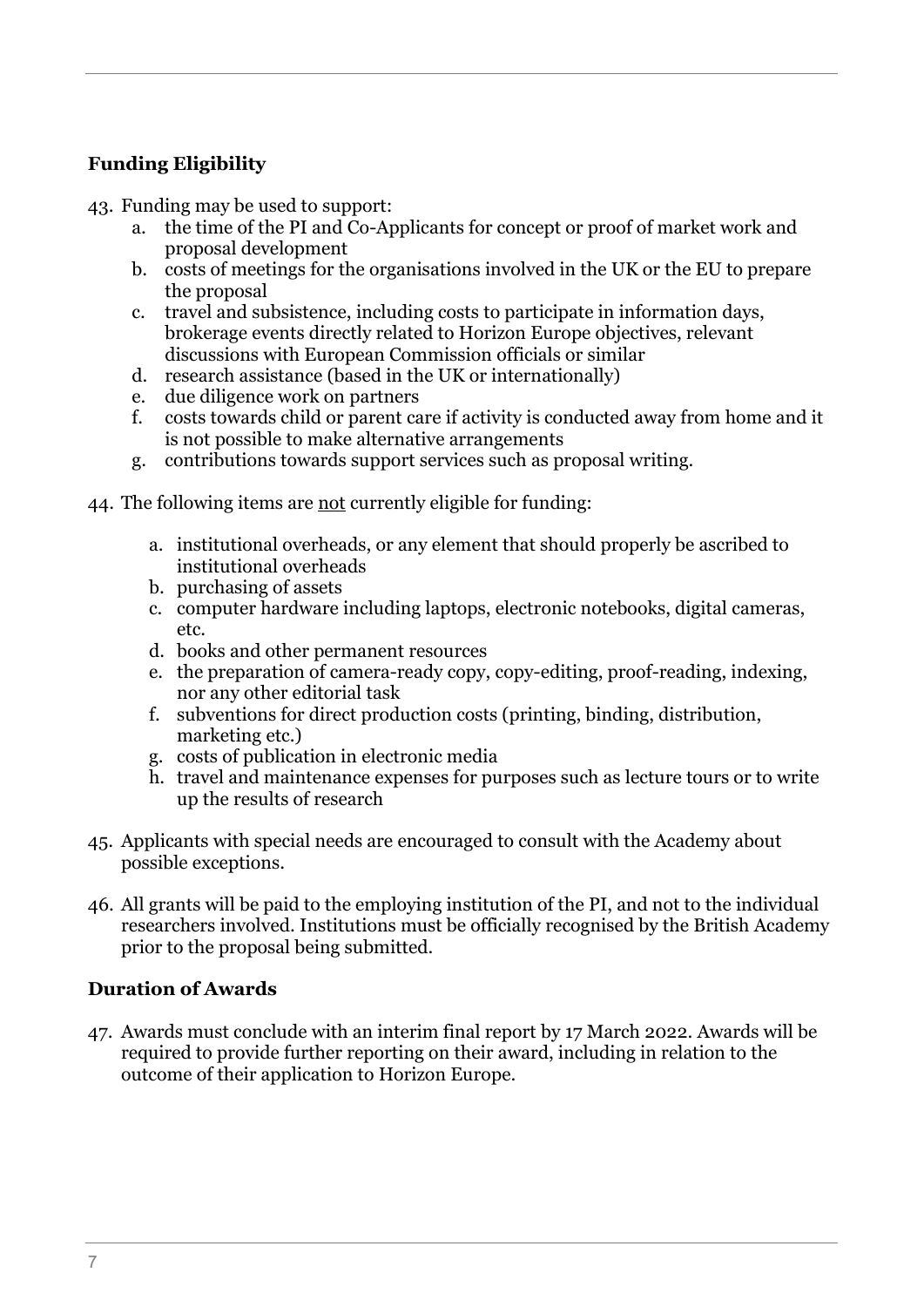## **Selection Criteria**

- 48. All eligible proposals submitted in response to this call will be assessed by relevant peer reviewers.
- 49. Applications will be assessed against the following criteria:
	- a. The expertise of the applicants in the specific selected Horizon Europe call topic and the alignment of that expertise and the content of the application with that call;
	- b. The feasibility of the proposal and, within the timescale of the award, the approach to managing risks, ethics and other legal issues identified in the application, and its plan of action in terms of supporting the delivery of a successful application to Horizon Europe;
	- c. The demonstrated commitment and ability of the organisations involved to work together and make a successful application to Horizon Europe;
	- d. The added value of this funding to the proposed work.

#### **Application and Assessment Procedure**

- 50. All applicants must register in the British Academy's online [Flexi-Grant](https://britishacademy.flexigrant.com/startapplication.aspx?id=8696) system to enable the processing and assessment of their application. All applications must be submitted in English.
- 51. All applications will be subject to an eligibility check undertaken by appropriate British Academy staff before being put forward for assessment, and **applications that are not completed correctly and on time will not be considered.**
- 52. The deadline for submissions and UK institutional approval for the first wave of assessment is **13 October 2021 at 17.00 (UK time). Applicants will not be allowed to make any changes to their applications or submit any additional information after the 13 October deadline.**
- 53. **The call will remain open on a rolling basis until all funding has been utilised. The Academy will announce on its website when the funding has been fully utilised.**
- 54. **Further assessment will be undertaken in waves every two weeks with applications submitted by 27 October 2021, 17.00 (UK time) considered in a second wave, and then further applications submitted after (if funding remains available) considered every two weeks from 10 November 2021 onwards with the same 17.00 (UK time) deadline.**

#### **Code of Practice**

55. The British Academy has a [Code of Practice](https://www.thebritishacademy.ac.uk/funding/code-practice) for assessing applications, setting out the principles of equity, integrity and confidentiality governing the treatment of all applications for research support. The Code of Practice also covers Data Protection, the Academy's ethics policy and the appeals procedure.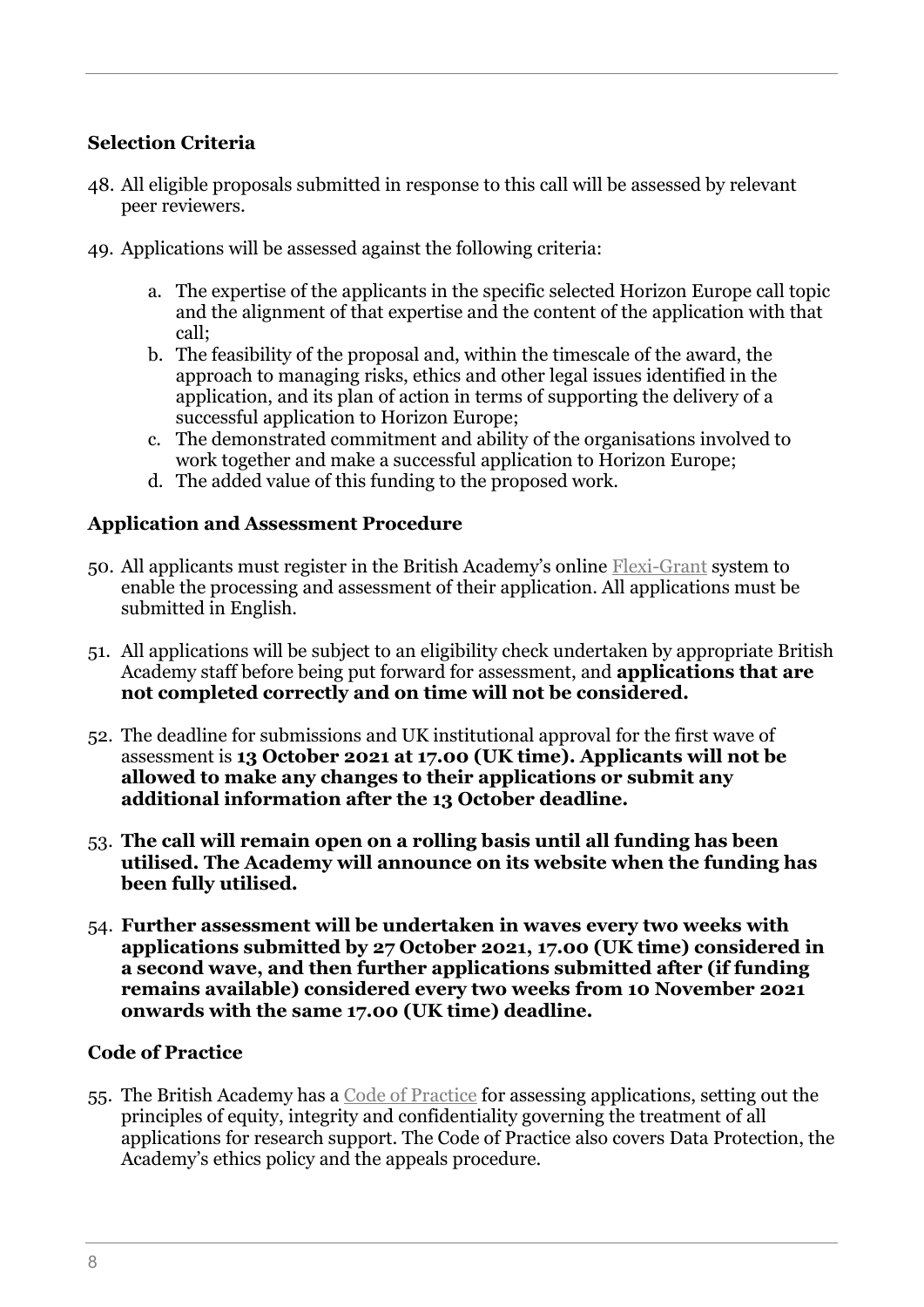56. Feedback is not a feature of this programme and the Academy is, regretfully, unable to enter into correspondence regarding the decisions of the awarding committee, which are governed by the Code of Practice. Please note that by applying to this programme, applicants undertake to accept the terms under which applications are assessed.

#### **Contact Details and Further Information**

57. Please contact [e.zerling@thebritishacademy.ac.uk](mailto:e.zerling@thebritishacademy.ac.uk) for further information.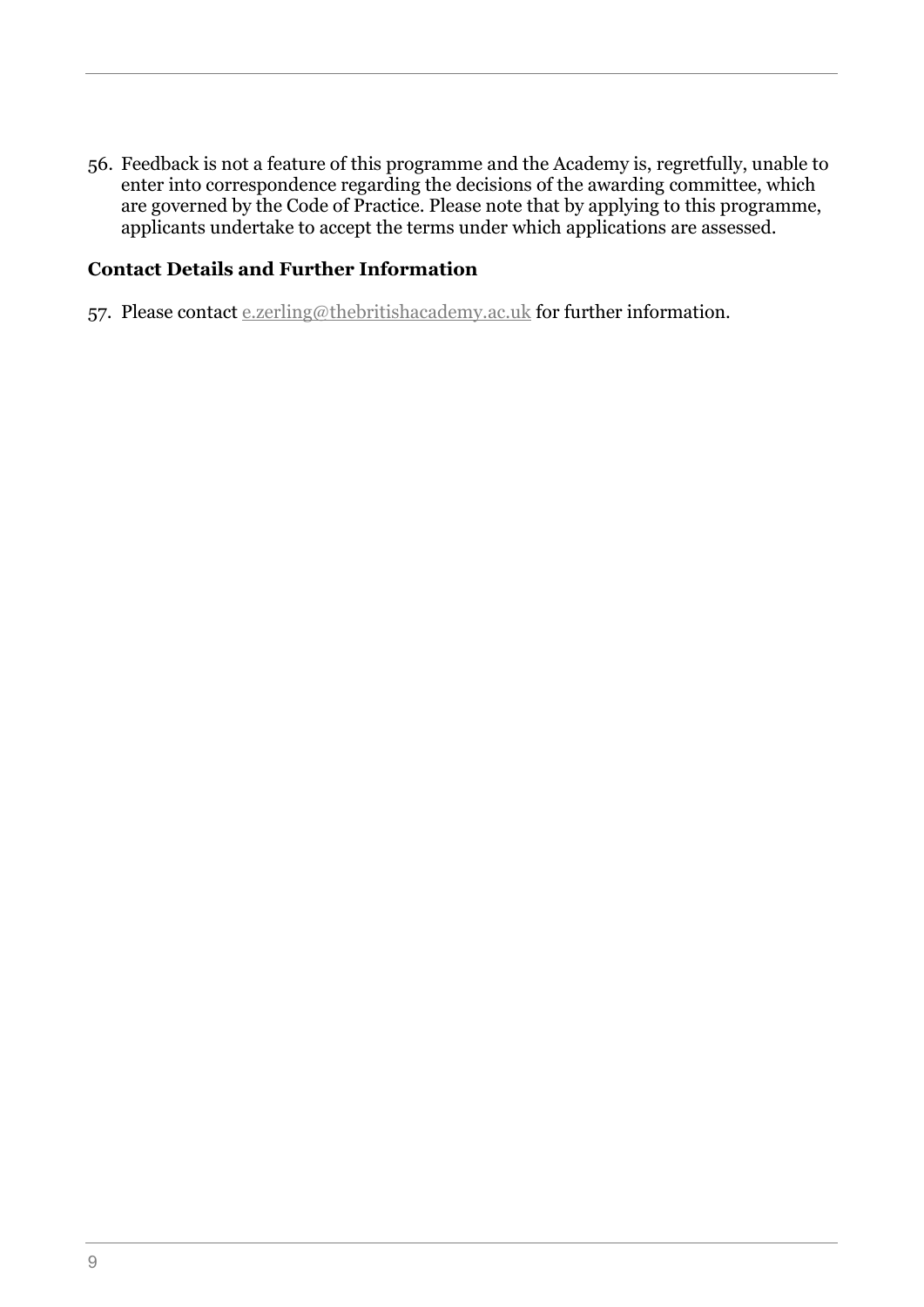#### **Application Information**

Applications can only be submitted online using the British Academy Flexi-Grant® Grant Management System (GMS) via [\(https://britishacademy.flexigrant.com/\)](https://britishacademy.flexigrant.com/). If you have not previously used the British Academy's Flexi-Grant® GMS and were not registered in the previous  $e$ -GAP system, please follow the registration process from the Flexi-Grant $\overline{R}$  homepage. **Applications cannot be submitted on paper or in any other format***.*

Before completing the online form, all applicants should check that they comply with the eligibility requirements and ensure all necessary information is presented in the application. These requirements are strictly adhered to, and applications without all the necessary information, or evidence to show the assessment criteria are met, will be rejected.

Registered approving organisations will be available in the search bar. If your organisation is not listed and is not affiliated with any organisations already in the system, then please contact us at [e.zerling@thebritishacademy.ac.uk](mailto:e.zerling@thebritishacademy.ac.uk) to request the addition of the organisation.

The deadline for submissions and UK institutional approval for the first wave of assessment is **13 October 2021 at 17.00 (UK time).** Applicants will not be allowed to make any changes to their applications or submit any additional information **after the 13 October deadline.** 

The call will remain open on a rolling basis until all funding has been utilised. The Academy will announce on its website when the funding has been fully utilised.

Further assessment will be undertaken in waves every two weeks with applications submitted by **27 October 2021, 17.00 (UK time)** considered in a second wave, and then further applications submitted after (if funding remains available) considered every two weeks from **10 November 2021 onwards with the same 17.00 (UK time) deadline.**

#### **When completing your application on the British Academy Flexi-Grant® GMS, it is recommended that you take particular note of the following points:**

• *Personal details:* When registered in the British Academy Flexi-Grant® GMS, a user has the option to add or update personal information such as contact details, log-in details (including email address and password), interests, research and employment details, at any time. This represents a personal record of your account in the system and will help to populate the contact details in any application form you complete. It is useful if this information is kept up to date, but it is not essential to the progress of an application.

• *Automatic log-out:* **You are strongly advised to save your work regularly to prevent accidental loss of information.** In particular, you should be aware that if the system does not detect any activity for 1 hour it will log out and save the application at that time. Please note that moving between *pages* within an application form will save the page that you are exiting but completing a field on a page is not considered an activity. It is recommended that you write the text for longer sections/fields in a word processor such as Word and then copy and paste into the relevant text box to avoid being timed out in this way.

• *Multiple sessions:* You should not have multiple browser windows/tabs of your application open at the same time as this may cause information to be lost. Only one user should edit an application at a time, otherwise changes might be lost.

• *Word limits:* When completing boxes that have a restricted length (note that it refers to words) you should note that if you exceed the specified amount you will not be able to save when you press the save button. You should type the text for the longer-length boxes in a word processor. You will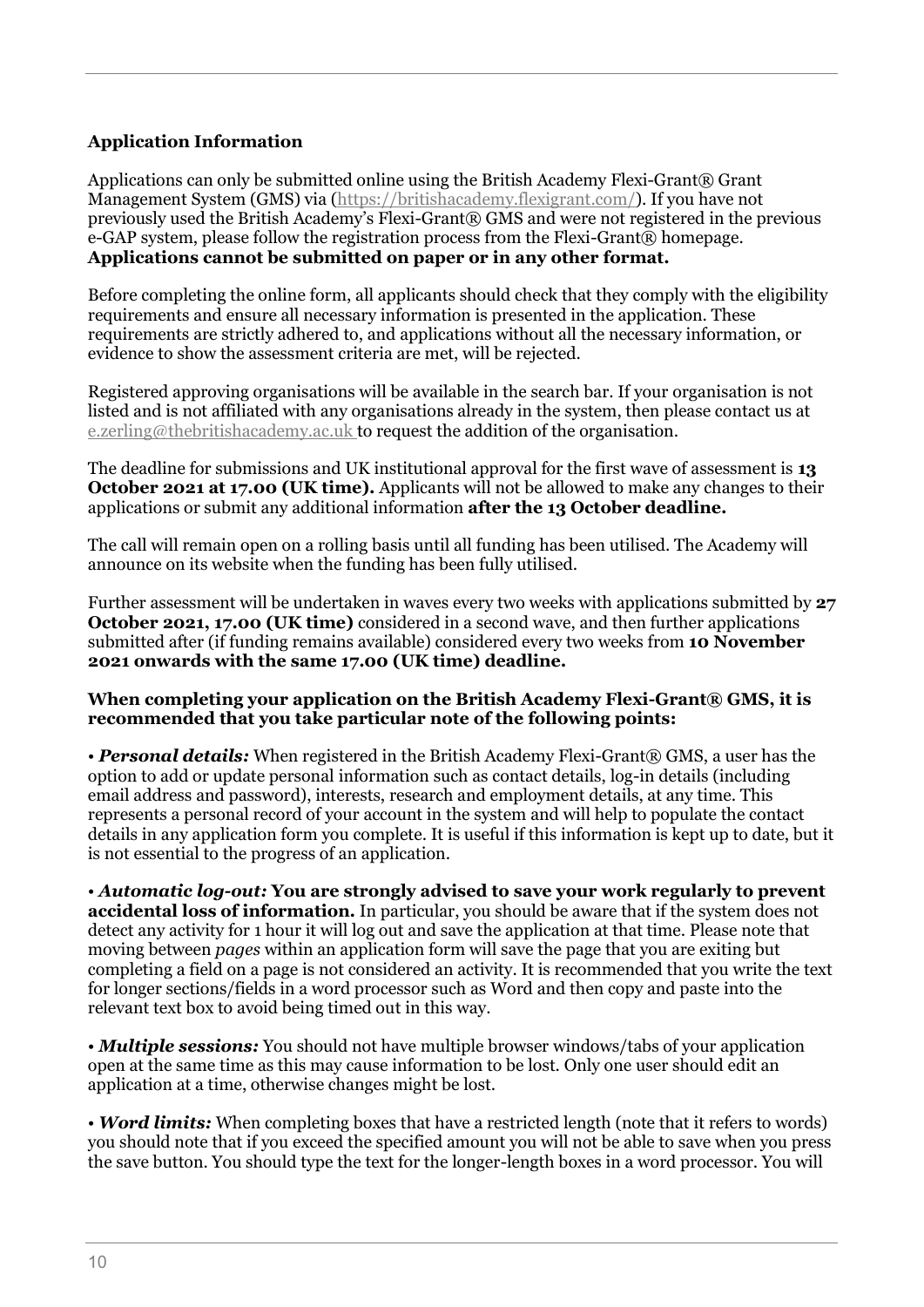then be able to check the word count and paste it into the British Academy Flexi-Grant® system. You will then still have a copy of the text to return to in the word processor. The word limit applies to text boxes.

• *Plain text:* If entering plain text, please avoid using symbols as some may not be accepted by the British Academy Flexi-Grant<sup>®</sup> system. You should generate and view a PDF of your application to check that the application appears as you want it to by clicking on 'print application'.

• *Uploading PDF documents:* **Please note the only item you may upload is a copy of a CV.** When uploading PDF documents, please add your name and a heading at the top of every page to show what the document is. Please avoid uploading documents containing illustrations with fine details or colour as this can cause problems when creating a PDF of the application. Please note we will only print your applications in black and white. Each PDF cannot exceed 2 pages in length or 3 Mb in size.

• *Email addresses:* The British Academy Flexi-Grant® GMS relies heavily on automatic email contact. It is essential that you ensure you enter accurate email addresses where requested as it may cause considerable delay in the submission/processing of your application if any of these are incorrect. You cannot make changes to email addresses after your application has been submitted for approval.

• *Submission of application:* You will not be able to submit your application until you have completed each section in full. You should submit your application for approval by a designated approver at your host organisation **at least 5 working days before the closing date** to allow for your host organisation's administrative procedures. Please note that the institutional approver is a person within the UK host organisation, usually within the central research support office, who has authority for approving all applications submitted to the British Academy. **Please be aware that any co-applicants or other contributors will need to mark their sections as 'complete' before you will be able to submit your completed application form.**

Once you have submitted your application for approval by your host UK organisation, automatic emails will be sent to your host UK organisation approver asking them to log on to the system. You will not be able to edit your application after it has been submitted to your host UK organisation for approval. The host UK organisation approver will either: approve and submit your application, 'send back' your application and contact you to request modifications (if before the **13 October deadline**) or decline your application and contact you.

**Please be aware that it is your responsibility to ensure that you complete your application in time for your host UK organisation to process it (including requesting changes) and provide their approval by the closing date. It is recommended that you allow at least five working days for this process, but please check with your proposed host UK institution as their internal timetables may require earlier submission.**

If your host UK organisation approver requests modifications through the British Academy GMS email facility, they can unlock your application, allowing you to edit it. They can do this by selecting 'Return to Applicant'. An automatic e-mail will be sent to you alerting you of this fact. Once you have completed and saved the requested changes, please re-submit your application for approval by your host UK organisation.

Once your host UK organisation has approved your application and submitted it to the British Academy, it will not be possible to make any changes.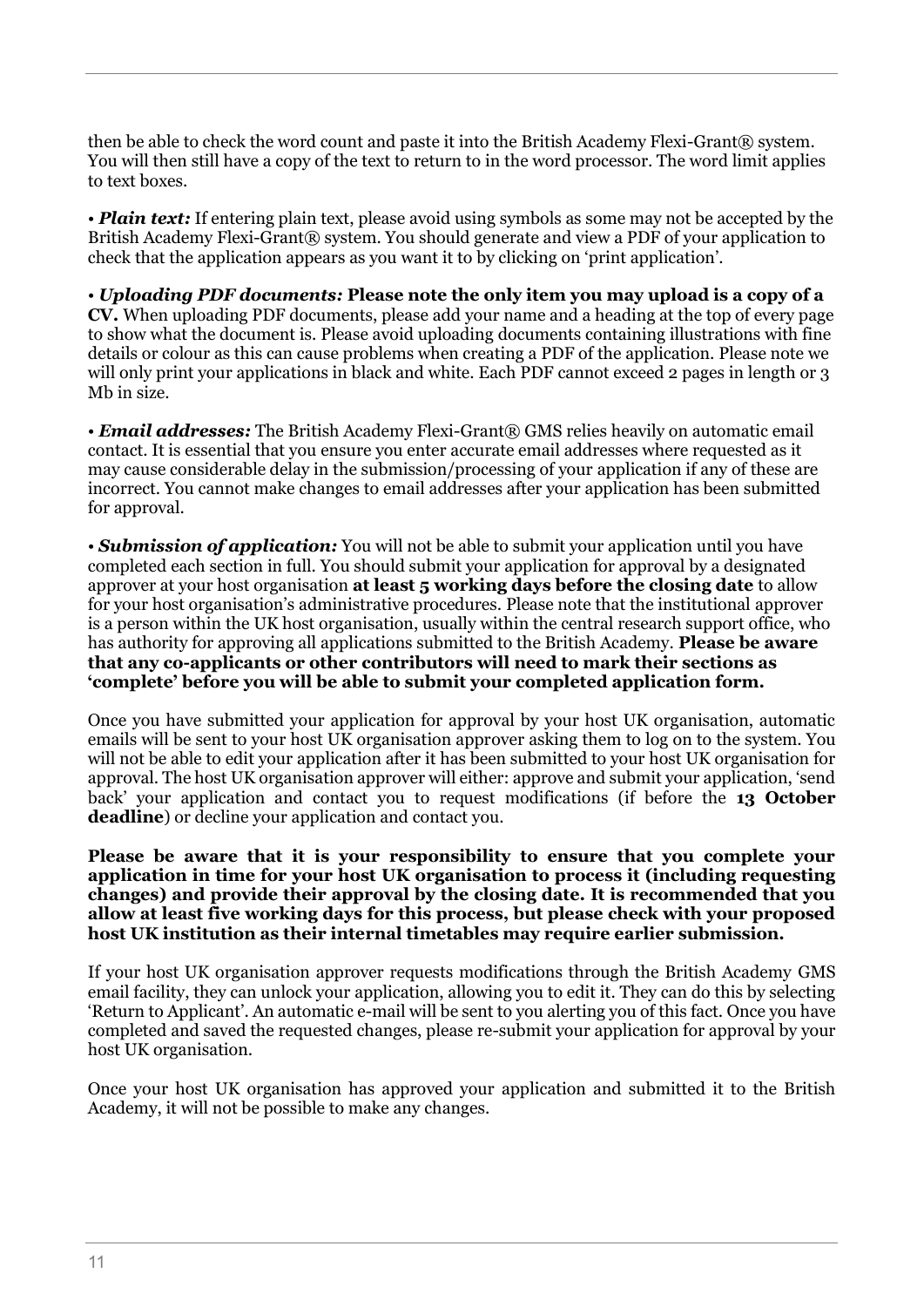• **Application sharing:** All applications must be started by the applicant who is to be the Principal Investigator (PI) on the award. You can invite other contributors to join the application (e.g. Co-Applicant, Finance Office contact etc.), but in order to do so your contributor will need to be registered in the British Academy's Flexi-Grant® system first. You will need to ensure you have their registered email address to invite them to participate in your application. You can let other British Academy Flexi-Grant® GMS users view your draft application in advance of submission by providing their email address. They will be able to log in using their existing password and see your application and, depending on permissions, amend your application.

• **Application deletion:** You can delete your application at any time although it is often a lot easier to just re-edit your existing application. We will be able to recover a deleted application for a period of 7 days after deletion. After this, it will be permanently removed from the system.

• *Application returned for editing:* The approver can return your application to you for further editing before the closing deadline of the call. See 'Submission of Application' above.

• *Guidance:* In the tables below you will find in the left-hand column each question as set out in the application form and in the right-hand column useful guidance on its completion.

• *Further clarification:* If any of this advice is unclear, or you need further information, please do not hesitate to seek clarification from the British Academy's International Team (contact details at the end of these notes).

**PLEASE NOTE THAT IT IS ESSENTIAL THAT YOU CREATE A PDF OF YOUR COMPLETED APPLICATION (by clicking 'Print Application'), AND CHECK IT THOROUGHLY, INCLUDING EMAIL ADDRESSES AND UPLOADED PDF FILES, BEFORE SUBMITTING IT FOR APPROVAL BY YOUR UK HOST ORGANISATION. IT MAY NOT BE POSSIBLE TO RECTIFY MISTAKES IN TIME FOR THE DEADLINE.**

**WORD LIMITS APPLY TO PLAIN TEXT ONLY. PAGE LIMITS APPLY TO PDFs ONLY.**

#### **All FIELDS MARKED WITH AN ASTERISK\* ARE MANDATORY.**

**YOU SHOULD NOT HAVE MULTIPLE BROWSER WINDOWS/TABS OF YOUR APPLICATION OPEN AT THE SAME TIME AS THIS MAY CAUSE INFORMATION TO BE LOST. ONLY ONE USER SHOULD EDIT AN APPLICATION AT A TIME, OTHERWISE CHANGES MIGHT BE LOST.**

**Completing the application form:** The application can be completed by using the navigation tabs on the application summary page, with each page categorised as follows:

Page 1: Research Proposal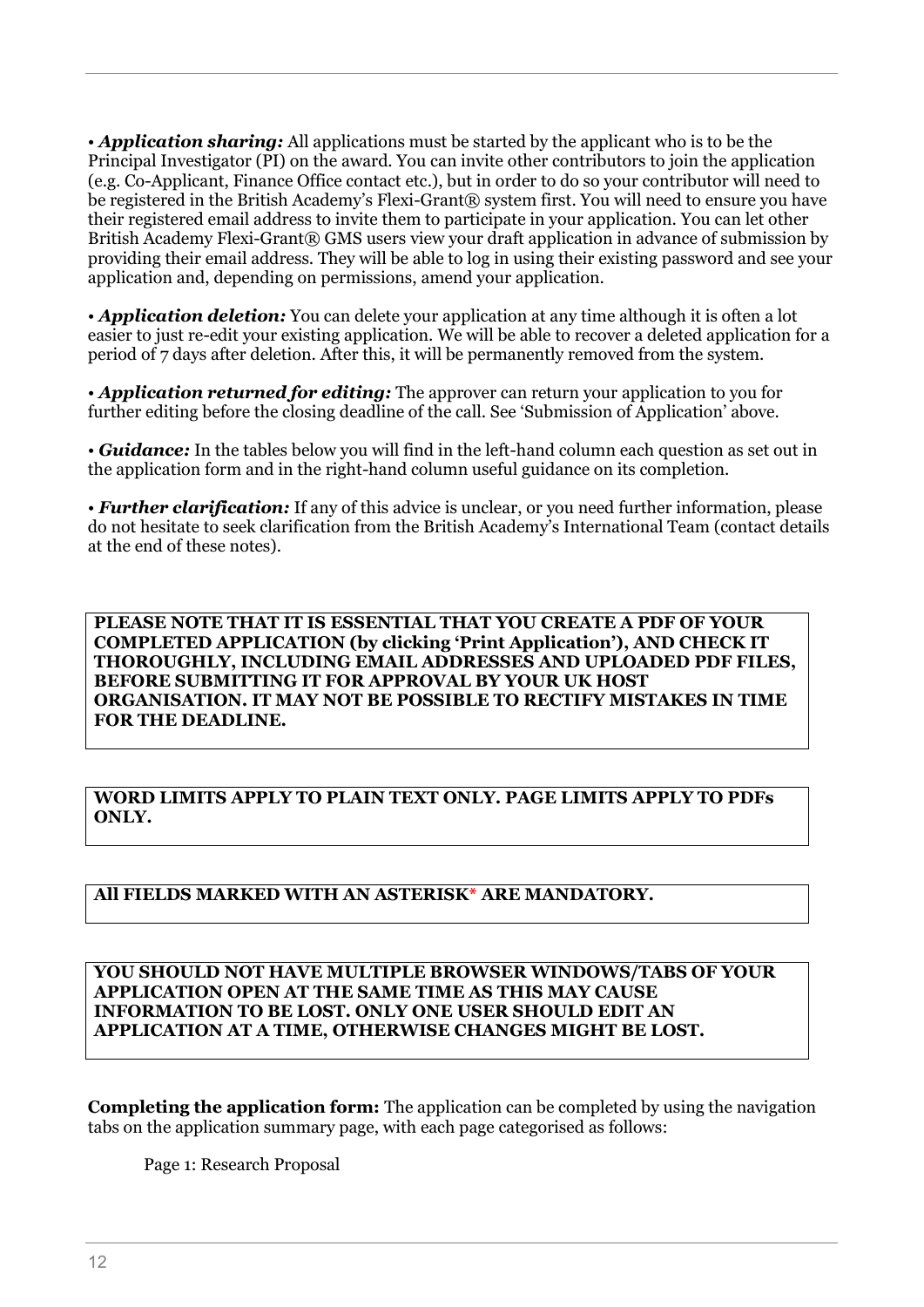Page 2: Financial Details Page 3: Primary Applicant Details Pages 4-9: Co-Applicant Details Page 10: Equal Opportunities

A full list of question fields to be completed as part of the application can be found in the following table. Each box in the table represents a page of the application form: the left-hand column contains the questions within each of these pages as set out in the form; the right-hand column contains useful guidance on its completion. A red asterisk (\*) indicates which questions are mandatory and therefore must be complete before the application can be submitted. **Please read the guidance notes carefully before completing the form.**

#### **SUMMARY**

**Summary Table**

When your application form is complete, all sections on this summary table will be marked as 'Complete'. The '**Complete' status will only appear when all the mandatory fields in that section have been completed.** All mandatory fields are marked with an asterisk '\*'. Only once all mandatory fields are marked as "Complete", and all Contributors are all marked as "Complete" will a 'Submit' button appear for you to be able to submit your application.

#### **Page 1: RESEARCH PROPOSAL**

| <b>Title of Research</b><br>Proposal*                      | Please state the title of your research project.                                                                                                                                                                                                                                                                                                                                                                                                                                                                                                                                                                                                                                                                                                                                                              |
|------------------------------------------------------------|---------------------------------------------------------------------------------------------------------------------------------------------------------------------------------------------------------------------------------------------------------------------------------------------------------------------------------------------------------------------------------------------------------------------------------------------------------------------------------------------------------------------------------------------------------------------------------------------------------------------------------------------------------------------------------------------------------------------------------------------------------------------------------------------------------------|
| Abstract*                                                  | Please provide a short abstract summarising your proposed research in terms suitable for an informed<br>general audience, not one specialised in your field. This is a mandatory field and the limit is 150 words.                                                                                                                                                                                                                                                                                                                                                                                                                                                                                                                                                                                            |
| <b>Start and End Date</b><br>Confirmation*                 | Awards will begin in October 2021 and will be able to run until March 2022. Awards must conclude with<br>an interim final report by 17 March 2022.<br>Please ensure that your end date is no later than 17 March 2022.                                                                                                                                                                                                                                                                                                                                                                                                                                                                                                                                                                                        |
| <b>Horizon Europe call</b><br>targeted within<br>Pillar 2* | The call is focused solely on Pillar 2 of Horizon Europe - Global Challenges and European Industrial<br>Competitiveness.<br>Applications must identify a call in Pillar 2 that they will specifically target to apply to on the back of this<br>pump priming funding. Within Pillar 2 the calls that this pump priming funding can be used to target<br>must be calls that open between 1 September 2021 and 7 September 2022. Such calls may target any type<br>of action.<br>In this section, please ensure that you set out the following information:<br>You must identify a call in Pillar 2 that you will target.<br>You must confirm which cluster it relates to.<br>You must name the call in full.<br>You should explain what type of action it relates to.<br>The limit on this field is 250 words. |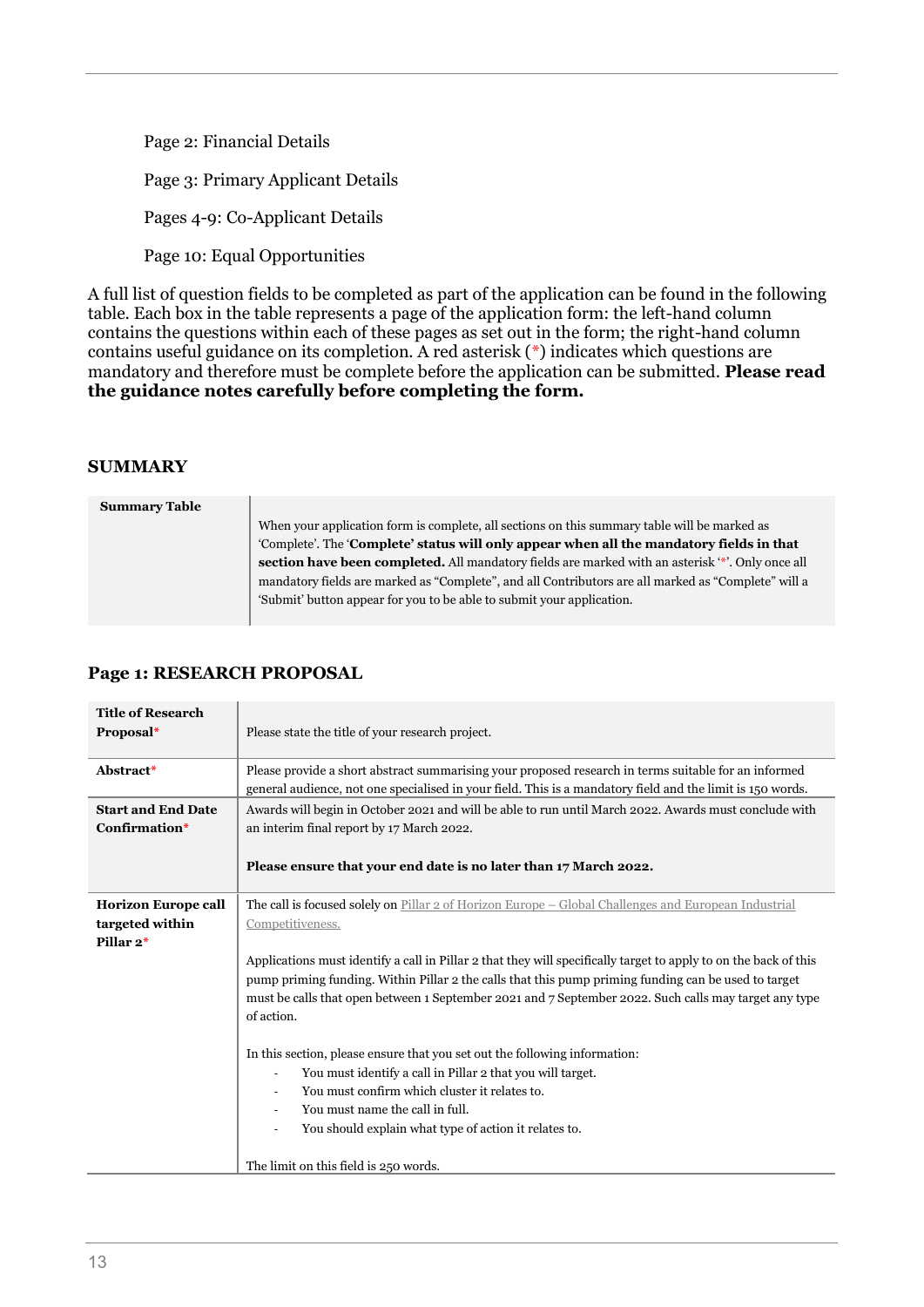| <b>Expected level of UK</b><br>participation in<br>proposed<br>application* | The aim is to build collaborative activity between UK and EU/Associated Countries' entities in Pillar 2<br>where the major consortia building type of applications in Horizon Europe are centred. This will help UK-<br>based entities overcome the barriers to collaborative engagement with EU/Associated Countries' partners<br>to maximise the opportunities Horizon Europe presents.<br>Applicants are required to indicate the expected level of UK participation in the proposed application to<br>Horizon Europe.<br>The limit on this field is 250 words.                                                                                                                                                                                                                                                                                                                                            |
|-----------------------------------------------------------------------------|---------------------------------------------------------------------------------------------------------------------------------------------------------------------------------------------------------------------------------------------------------------------------------------------------------------------------------------------------------------------------------------------------------------------------------------------------------------------------------------------------------------------------------------------------------------------------------------------------------------------------------------------------------------------------------------------------------------------------------------------------------------------------------------------------------------------------------------------------------------------------------------------------------------|
| <b>Application</b><br>Alignment with<br>proposed targeted<br>call*          | This field should be used to explain how the application would address the scope and expected outcome<br>specified in the call text.<br>To demonstrate alignment, applicants need to show that a clear majority of the project's objectives and<br>activities are aligned with the specific call. In forming their judgment on this, the assessors will also<br>consider whether the application addresses the research and innovation objectives and topics it claims to.<br>It is important, therefore, for applicants to understand fully the background, challenge, scope and<br>expected outcome of the competition, as outlined in the Horizon Europe call.<br>The limit on this field is 750 words.                                                                                                                                                                                                    |
| <b>Overview of work</b><br>proposed and clear<br>plan of action*            | Please also provide a description of the organisations that will be involved in the application and how<br>together they will meet the aims of this call.<br>The limit on this field is 750 words.                                                                                                                                                                                                                                                                                                                                                                                                                                                                                                                                                                                                                                                                                                            |
| Anticipated level of<br>funding and<br>objectives*                          | This field should be used to provide information on the anticipated level of funding that will be sought<br>from Horizon Europe and the work that would be fulfilled if the Horizon Europe bid is successful.<br>The limit on this field is 500 words.                                                                                                                                                                                                                                                                                                                                                                                                                                                                                                                                                                                                                                                        |
| <b>Added Value of</b><br>Grant*                                             | Under 'Added value of grant' please set out why additional funding is required for this work in particular<br>and how the forming of a pump priming collaboration would enable the undertaking of the envisaged end<br>project differently.<br>The limit on this field is 500 words.                                                                                                                                                                                                                                                                                                                                                                                                                                                                                                                                                                                                                          |
| <b>Ethical Issues*</b>                                                      | This field is mandatory and must be addressed by all applicants.<br>Are there any special ethical issues arising from your proposal that are not covered by the relevant<br>professional Code of Practice? Have you obtained, or will you obtain, ethical approval from your<br>employing institution or other relevant authority?<br>It is not expected that any special ethical issues will arise that are not already covered by relevant<br>professional Codes of Practice. The normal expectation, therefore, will be that applicants should answer<br>the pair of questions with the answers 'no' and 'no'.<br>If there are any special issues arising, but they have already been cleared by approval from a relevant<br>authority, please answer 'yes' and 'yes'.<br>If any special issues arise and approval has not yet been obtained, please answer 'yes' and 'no', and<br>provide an explanation. |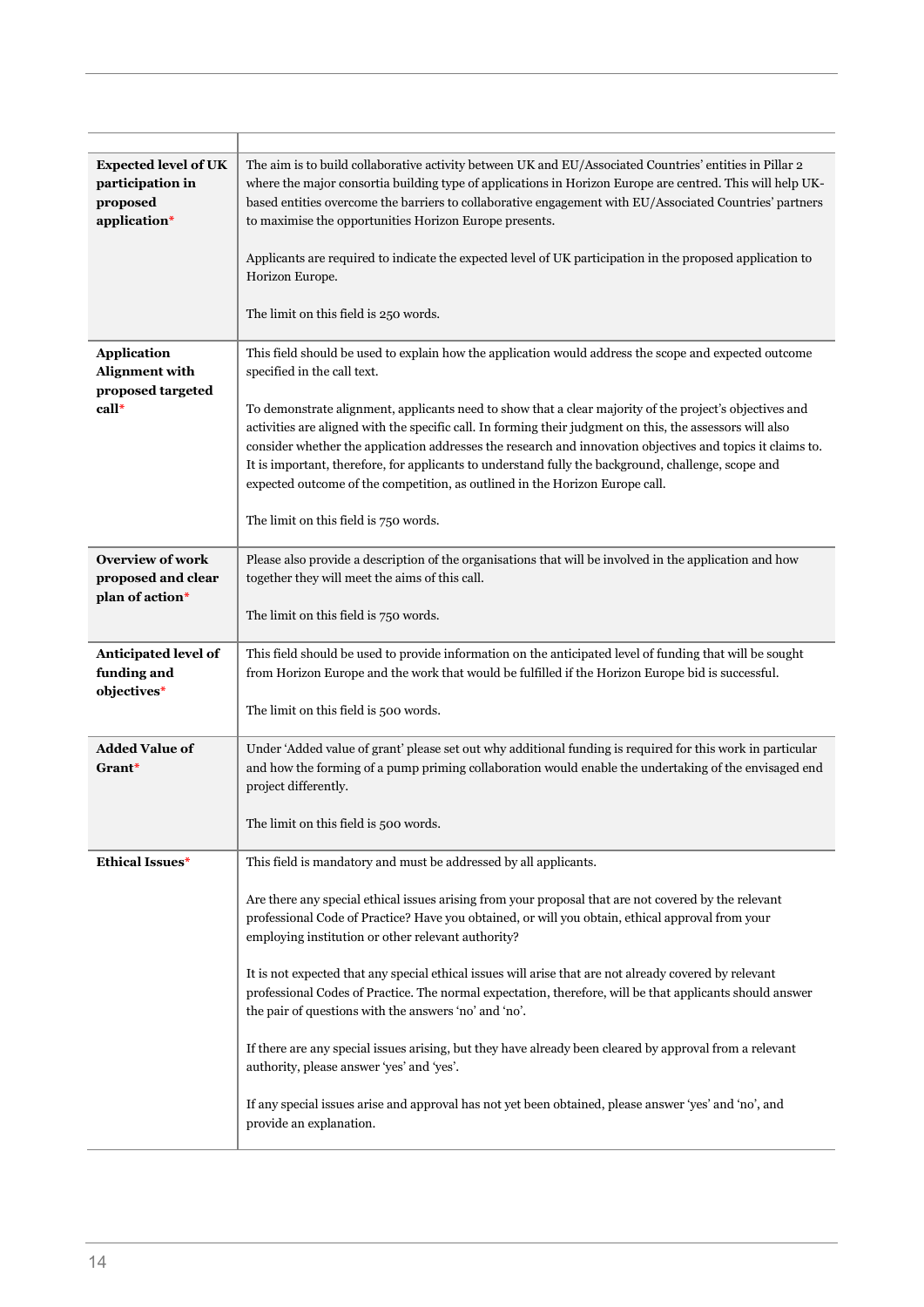|                                             | If the answers are yes to special ethical issues and no to having obtained prior approval, please describe in<br>the available space the non-standard ethical issues arising from your research and how you will address<br>them. Applicants must ensure the proposed research will be carried out to a high ethical standard and<br>must ensure that any potential ethical issues have been considered and explain how these will be<br>addressed. The British Academy requires the research it funds to be conducted in an ethical manner. The<br>host organisation is responsible for ensuring that ethical issues relating to the research project are<br>identified and brought to the attention of the relevant approval or regulatory body. Ethical approval to<br>undertake the research must be granted by the relevant authority before any work requiring approval<br>begins. Wherever necessary, appropriate consent should be obtained from or on behalf of participants or<br>others affected by the research. |
|---------------------------------------------|------------------------------------------------------------------------------------------------------------------------------------------------------------------------------------------------------------------------------------------------------------------------------------------------------------------------------------------------------------------------------------------------------------------------------------------------------------------------------------------------------------------------------------------------------------------------------------------------------------------------------------------------------------------------------------------------------------------------------------------------------------------------------------------------------------------------------------------------------------------------------------------------------------------------------------------------------------------------------------------------------------------------------|
| Safeguarding*                               | Please use this section to outline any safeguarding and/or child protection issues which may occur in<br>relation to or as a result of your project. If you do not anticipate any safeguarding issues, please write 'NIL<br>RETURN'.                                                                                                                                                                                                                                                                                                                                                                                                                                                                                                                                                                                                                                                                                                                                                                                         |
| <b>Risk Management*</b>                     | Researchers funded under this programme may choose to undertake fieldwork in the course of the<br>research project. We expect an assessment of any risks entailed within the research project to be outlined<br>within the proposal. For example, risks associated with delivery of the research, financial management,<br>and oversight/governance.<br>Research groups will be required to indicate if (and where) they intend to undertake research in the field.<br>Applicants are required to demonstrate that the PI (and the PI's host organisation) understands the risk<br>management implications and can monitor and manage the risks effectively. This aspect will be explicitly<br>covered in the approval of any application by the appropriate authorities at the PI's host organisation, to<br>confirm that the duty of care responsibility rests with the host organisation.<br>The limit on this field is 750 words.                                                                                        |
| <b>Other Participants</b>                   | Under 'Other Participants' please give the names, appointments, and institutional affiliation of any other<br>participants in the proposed research. Please also describe the contribution to the project to be made by<br>other participants, citing any particular specialisms and expertise, under 'role of other participants'.<br>If detail of Other Participants are not yet known, please use the 'other relevant information' text box<br>below to provide indicative numbers and/or types of people who may be involved in the project.                                                                                                                                                                                                                                                                                                                                                                                                                                                                             |
| <b>Other Relevant</b><br><b>Information</b> | Please use this space to provide details of any other relevant information.                                                                                                                                                                                                                                                                                                                                                                                                                                                                                                                                                                                                                                                                                                                                                                                                                                                                                                                                                  |

### **PAGE 2: FINANCIAL DETAILS**

| Financial               |                                                                                                                    |
|-------------------------|--------------------------------------------------------------------------------------------------------------------|
| Details/Justification   | Eligible purposes for the funding include the time of the PI and any Co-Applicants for concept or proof of         |
|                         | market work and proposal development (the minimum commitment of a PI is expected to be equivalent to               |
|                         | 4 hours per week across the period of the award); costs of meetings for the organisations involved in the          |
| *Please refer to        | UK or the EU to prepare the proposal; travel and subsistence, including costs to participate in information        |
| pages 6-7 above for     | days, brokerage events directly related to Horizon Europe objectives, relevant discussions with European           |
| a full list of eligible | Commission officials or similar; research assistance (based in the UK or internationally); due diligence           |
| costs.                  | work on partners; costs towards child or parent care if activity is conducted away from home and it is not         |
|                         | possible to make alternative arrangements; and contribution towards support services such as proposal              |
|                         | writing.                                                                                                           |
|                         |                                                                                                                    |
|                         | Please use the table to indicate the figures for such costs (in GBP) between the various headings.                 |
|                         |                                                                                                                    |
|                         | Travel, Fieldwork and related expenses: please include all costs associated with travel, whether<br>$\blacksquare$ |
|                         | by the PI, Co-Applicants or other participants.                                                                    |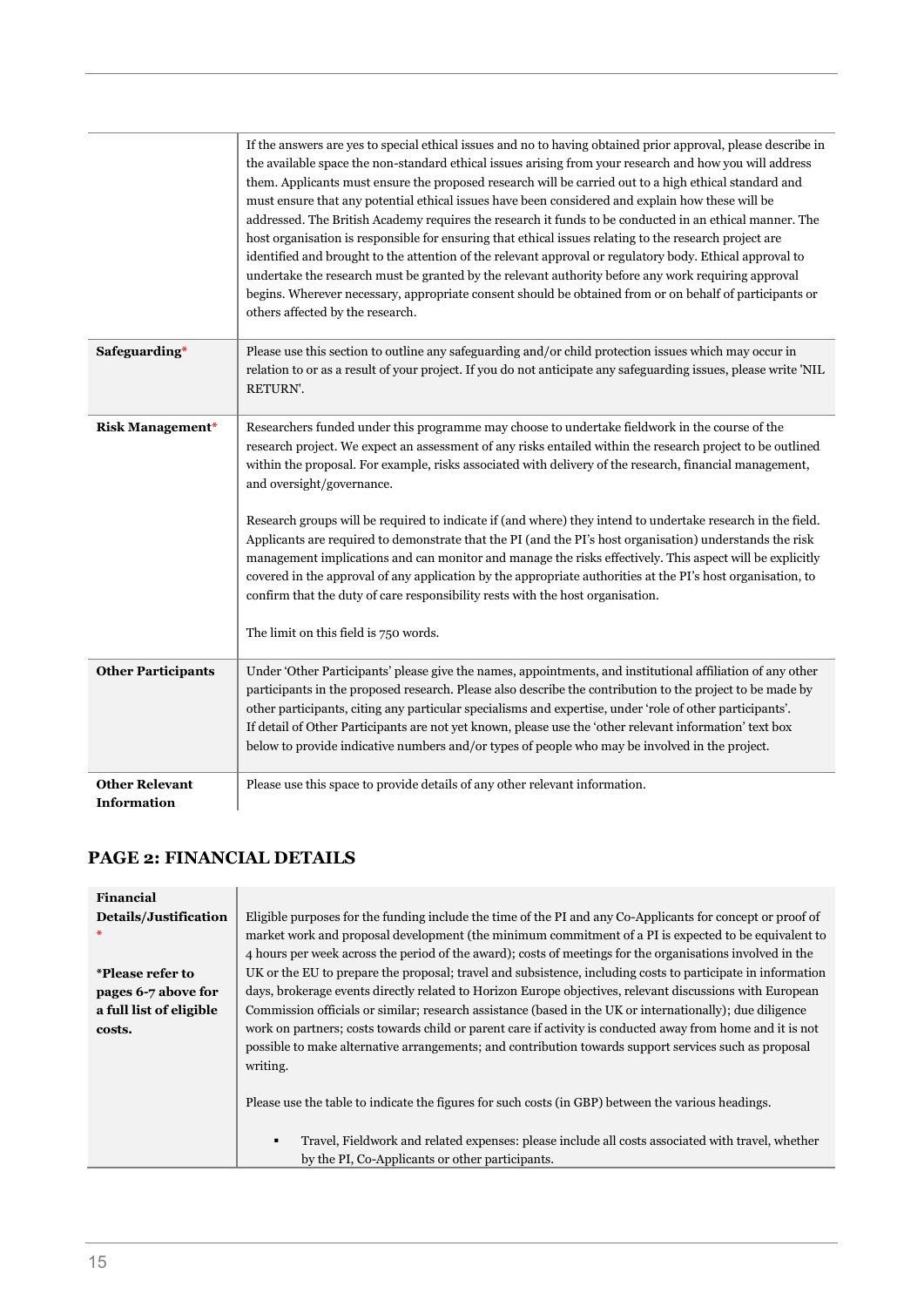|                                                            | Research Assistance: please include all costs of research assistance, child or parent care.<br>٠<br>٠<br>Other Costs: please include in this section any other eligible costs, including consumables, due<br>diligence work on partners, networking costs.<br>٠<br>Staff (Directly Allocated): please include all costs related to payment for the time of the PI and<br>any Co-Is.                                                                                                                                                                                                                                                                                             |
|------------------------------------------------------------|---------------------------------------------------------------------------------------------------------------------------------------------------------------------------------------------------------------------------------------------------------------------------------------------------------------------------------------------------------------------------------------------------------------------------------------------------------------------------------------------------------------------------------------------------------------------------------------------------------------------------------------------------------------------------------|
|                                                            | Consumables include the purchase of specialist software (not readily available in the UK host<br>organisation), datasets, photocopies, microfilms, etc., and any other minor items that will be used up<br>during the course of the project. Applicants may apply for short-term consultancy or salary costs for<br>expert staff, or short periods of research assistance.                                                                                                                                                                                                                                                                                                      |
|                                                            | The following items are not eligible for funding: institutional overheads, or any element that should<br>properly be ascribed to institutional overheads, purchasing of assets, computer hardware including<br>laptops, electronic notebooks, digital cameras, etc, books and other permanent resources, the preparation<br>of camera-ready copy, copy-editing, proof-reading, indexing, nor any other editorial task, subventions for<br>direct production costs (printing, binding, distribution, marketing etc.), costs of publication in electronic<br>media, travel and maintenance expenses for purposes such as lecture tours or to write up the results of<br>research. |
|                                                            | Applicants with special needs are encouraged to consult with the Academy about possible exceptions.                                                                                                                                                                                                                                                                                                                                                                                                                                                                                                                                                                             |
|                                                            | Applicants should prepare accurate costings for the proposed research expenses and should be<br>particularly careful not to overestimate the resources required.                                                                                                                                                                                                                                                                                                                                                                                                                                                                                                                |
|                                                            | Costs should be clearly itemised and justified in terms of the research programme.                                                                                                                                                                                                                                                                                                                                                                                                                                                                                                                                                                                              |
|                                                            |                                                                                                                                                                                                                                                                                                                                                                                                                                                                                                                                                                                                                                                                                 |
|                                                            | If a claim for childcare is included, please supply sufficient justification for the case to be assessed.                                                                                                                                                                                                                                                                                                                                                                                                                                                                                                                                                                       |
|                                                            | Please do not use '£' signs in the amount boxes.                                                                                                                                                                                                                                                                                                                                                                                                                                                                                                                                                                                                                                |
| Value Sought*                                              | Please state the total amount of funding requested. Please ensure that this matches the total set out in the<br>budget table. The total should not exceed £5,000.                                                                                                                                                                                                                                                                                                                                                                                                                                                                                                               |
| Justification*                                             | Please provide details of funding related to the relevant fields set out in the financial details table above.<br>Applicants should prepare accurate costings for the proposed research expenses and should be<br>particularly careful not to overestimate the resources required. Costs should be clearly itemised and<br>justified in terms of the research programme for this application.                                                                                                                                                                                                                                                                                   |
| <b>Previous British</b><br><b>Academy</b><br>Applications* | Please use this space to provide details of any applications (successful or unsuccessful) that you have<br>made to any British Academy funding calls.                                                                                                                                                                                                                                                                                                                                                                                                                                                                                                                           |
| <b>Previous ODA-</b><br>Eligible<br>Applications*          | Please use this space to provide details of any GCRF, Newton Fund, or other ODA-funded activities with<br>which you have been involved in the past (whether related to the British Academy or to another funding<br>body). This may include, but is not limited to: GCRF or Newton Fund awards you have held as a Principal<br>Investigator; GCRF or Newton Fund awards with which you have been involved as a Co-Investigator or in<br>another capacity; GCRF or Newton Fund events you may have attended or participated in; and any GCRF<br>or Newton Fund applications you may have made which were unsuccessful.                                                           |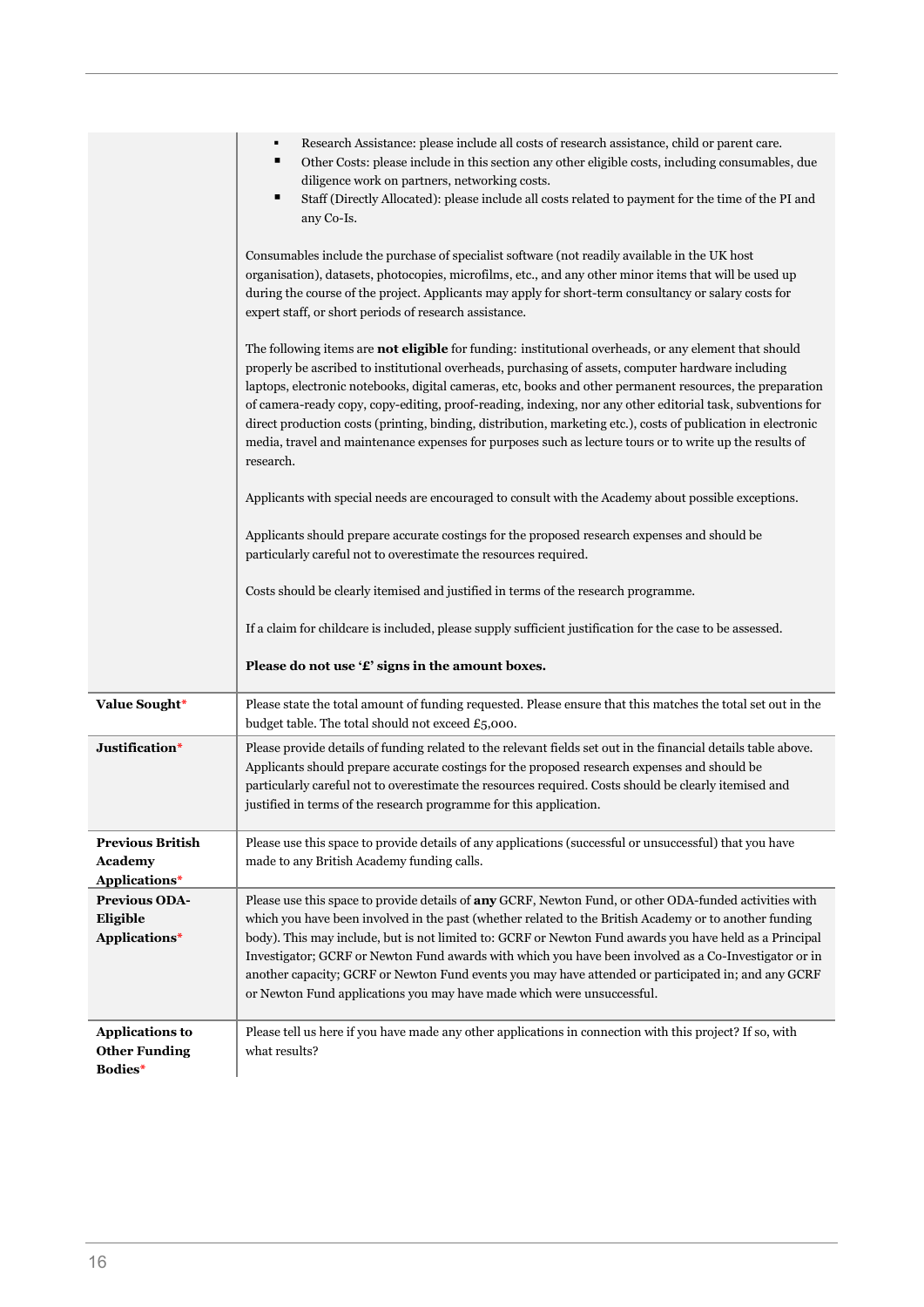#### **Page 3: PRIMARY APPLICANT DETAILS**

| <b>Primary Applicant</b><br><b>Contact Details*</b>                                                   | Please take care to review and complete your personal details accurately. Errors in this section can<br>cause difficulties in the processing of your application. You can update your personal details by<br>checking 'my account' and selecting the link to 'my contact details' and 'my organisation' and ensuring<br>the relevant details are up to date.                                                                             |
|-------------------------------------------------------------------------------------------------------|------------------------------------------------------------------------------------------------------------------------------------------------------------------------------------------------------------------------------------------------------------------------------------------------------------------------------------------------------------------------------------------------------------------------------------------|
| Employing<br>Organisation*<br>Please be aware that it<br>is your responsibility<br>to ensure that you | Please use the search bar to find your home institution and add the organisation to your application. If<br>your organisation is not available, then it may not be registered in our system. Before requesting the<br>addition of a new organisation, please check that it is not affiliated with any organisation that is already<br>registered. If it needs to be added, please email us at e.zerling@thebritishacademy.ac.uk.         |
| complete your<br>application in time for<br>your UK host<br>institution to process                    | All applications must be approved by the UK host organisation authorities e.g. research grants office,<br>finance department, etc. The approving department will receive email notification once you have<br>completed your application and submitted it. They will be asked to provide approval and then submit<br>the application to the British Academy. It is strongly recommended that the applicant maintains an                   |
| it and provide their<br>approval by the<br>closing date.                                              | open dialogue with the approving department at the UK host institution as the British Academy cannot<br>be held responsible for emails being caught in spam filters or not being received.                                                                                                                                                                                                                                               |
|                                                                                                       | It is recommended that you allow at least five working days for this process. Once the UK<br>host institution has checked your application, they will contact you if any changes are<br>required; please note that if changes need to be made, these will have to be done before<br>the 6 October deadline as they cannot be done afterwards.                                                                                            |
| Nationality*                                                                                          | Please use the drop-down list to select your nationality. Additional nationalities can be added after the<br>initial selection if required, by selecting 'add row'.                                                                                                                                                                                                                                                                      |
| Primary* and<br><b>Secondary Subjects</b>                                                             | Please select the subject areas and fields most relevant to your own research, from those in the drop-<br>down list.                                                                                                                                                                                                                                                                                                                     |
| <b>Employment Status*</b>                                                                             | Please confirm that your current position is either permanent or that your current employment will<br>extend beyond the lifetime of the award.                                                                                                                                                                                                                                                                                           |
| <b>Present Appointment,</b><br><b>Department</b> and<br><b>Employing</b><br>Institution*              | Please give details of your current appointment. The Principal Investigator must be based at an eligible<br>UK university or research institute and must be of postdoctoral (or above) or equivalent status. The<br>Principal Investigator must either be in permanent position at the institution or have a fixed-term<br>position for the duration of the award.                                                                       |
| Permanent<br><b>Position*/Start</b><br>Date*/End Date                                                 | Applicants must be in established academic posts that will continue at least beyond the end of the<br>funded period of the grant. If your post is not permanent, please explain further in the personal<br>statement how you meet the terms of eligibility for these grants. Please include the start date of your<br>present position, and if on a fixed term contract, please enter the expected end date of your current<br>position. |
| PhD Confirmation*/<br><b>Awarded Date</b>                                                             | Early career applicants working towards a PhD or awaiting the outcome of their<br>viva/submission of corrections are not eligible to apply.                                                                                                                                                                                                                                                                                              |
|                                                                                                       | Please therefore confirm that you have a PhD by answering yes. If you are an established scholar with<br>relevant equivalent experience, but no doctorate, please select 'no' and indicate in the 'personal<br>statement' field why you should be eligible for consideration.                                                                                                                                                            |
|                                                                                                       | Please enter the date of your viva voce examination in the 'PhD Awarded Date' field.                                                                                                                                                                                                                                                                                                                                                     |
| <b>Statement of</b><br>Qualifications*                                                                | Please give details of up to 4 qualifications in reverse chronological order.                                                                                                                                                                                                                                                                                                                                                            |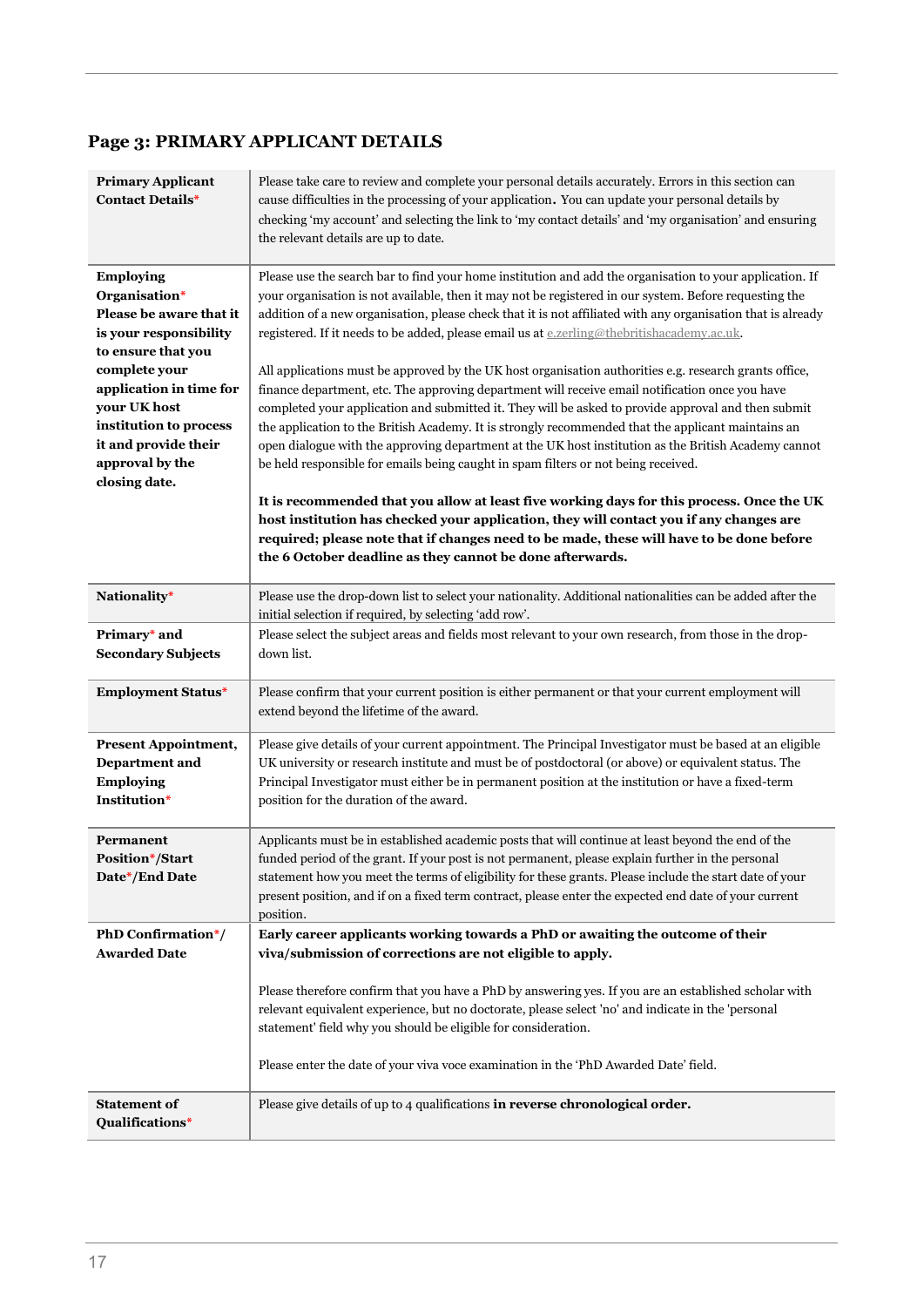| <b>Personal Statement</b>                         | This field is optional, but may be used, for example, in providing information regarding interruptions to<br>an academic career or your equivalent research experience. The limit on this field is 150 words.                                                                                                                                     |
|---------------------------------------------------|---------------------------------------------------------------------------------------------------------------------------------------------------------------------------------------------------------------------------------------------------------------------------------------------------------------------------------------------------|
| CV Upload*                                        | A brief CV should be uploaded here as a <b>PDF file</b> . This should be no more than 2 pages long. Any CV<br>submitted which is over the 2-page limit will render your application ineligible for consideration. In<br>order to comply with this 2-page limit, the applicant could omit, for example, conference presentations<br>from their CV. |
| <b>Publications*</b>                              | Please list up to 6 of your principal and/or relevant publications to date in reverse chronological<br>order.                                                                                                                                                                                                                                     |
| <b>Principal Investigator</b><br>Time Allocated * | Please indicate how many hours per week the Principal Investigator will spend on the proposed project.                                                                                                                                                                                                                                            |
| Where did you hear of<br>this scheme? *           | It helps the British Academy to target appropriate resources towards the promotion of the scheme to<br>know where an applicant hears about it. As appropriate, please state: BA website; BA literature; PhD<br>supervisor; Institution Research Office; Twitter, colleague, etc.                                                                  |

# **Page 4-9: CO-APPLICANT DETAILS Page 4-6: CO-APPLICANT DETAILS**

| Co-Applicants*                        | Please indicate here if you wish to include any other Co-Applicants. If you select yes, you will be able to<br>provide details of up to five more Co-Applicant(s). You must click 'no' on the individual Co-Applicant<br>pages if you do not wish to select any further Co-Applicants.<br>Please note that all applications must have one lead applicant (PI). Please note that all correspondence is<br>sent via the system only to the individual in whose name the application is submitted on the British<br>Academy Flexi-Grant® system. The lead applicant is responsible for notifying any other parties. If there<br>is more than one applicant, or the research involves other partners, please complete this section, and the<br>relevant sections of the co-applicant personal details and co-applicant career summary. A 'co-applicant'<br>is a joint director of the project with equal responsibility for the academic management of the project.<br>Postgraduate students are <b>not eligible</b> to apply for grant support from the Academy, and applicants<br>(and co-applicants) are asked to confirm in the personal details section(s) that they are not currently<br>working towards a PhD, nor awaiting the outcome of a <i>viva voce</i> examination, nor awaiting the<br>acceptance of any corrections required by the examiners.<br>Please note that only UK-based co-applicants would be able to take over the leadership of a project<br>should the PI not be able to continue in this role.<br>Other participants in a project, whose involvement does not equate to being a 'co-applicant', should be<br>named in the relevant section ('Other Participants') in the Research Proposal section. |
|---------------------------------------|-------------------------------------------------------------------------------------------------------------------------------------------------------------------------------------------------------------------------------------------------------------------------------------------------------------------------------------------------------------------------------------------------------------------------------------------------------------------------------------------------------------------------------------------------------------------------------------------------------------------------------------------------------------------------------------------------------------------------------------------------------------------------------------------------------------------------------------------------------------------------------------------------------------------------------------------------------------------------------------------------------------------------------------------------------------------------------------------------------------------------------------------------------------------------------------------------------------------------------------------------------------------------------------------------------------------------------------------------------------------------------------------------------------------------------------------------------------------------------------------------------------------------------------------------------------------------------------------------------------------------------------------------------------------------------------------------------------------------------|
| Primary/Secondary/<br>* Other Subject | Please select the disciplines most relevant to your own research.                                                                                                                                                                                                                                                                                                                                                                                                                                                                                                                                                                                                                                                                                                                                                                                                                                                                                                                                                                                                                                                                                                                                                                                                                                                                                                                                                                                                                                                                                                                                                                                                                                                             |
|                                       | You will need to select the relevant subject areas and fields from those in the drop-down list, or write in<br>the text box provided.                                                                                                                                                                                                                                                                                                                                                                                                                                                                                                                                                                                                                                                                                                                                                                                                                                                                                                                                                                                                                                                                                                                                                                                                                                                                                                                                                                                                                                                                                                                                                                                         |
| Present                               | Your co-applicant(s) will need to register themselves on the British Academy Flexi-Grant®                                                                                                                                                                                                                                                                                                                                                                                                                                                                                                                                                                                                                                                                                                                                                                                                                                                                                                                                                                                                                                                                                                                                                                                                                                                                                                                                                                                                                                                                                                                                                                                                                                     |
| Appointment,                          | system before they are able to complete this section.                                                                                                                                                                                                                                                                                                                                                                                                                                                                                                                                                                                                                                                                                                                                                                                                                                                                                                                                                                                                                                                                                                                                                                                                                                                                                                                                                                                                                                                                                                                                                                                                                                                                         |
| Department,                           |                                                                                                                                                                                                                                                                                                                                                                                                                                                                                                                                                                                                                                                                                                                                                                                                                                                                                                                                                                                                                                                                                                                                                                                                                                                                                                                                                                                                                                                                                                                                                                                                                                                                                                                               |
| <b>Employing</b>                      | If applicable, please enter all the details of your co-applicant(s) by clicking 'Contributors' tab on the                                                                                                                                                                                                                                                                                                                                                                                                                                                                                                                                                                                                                                                                                                                                                                                                                                                                                                                                                                                                                                                                                                                                                                                                                                                                                                                                                                                                                                                                                                                                                                                                                     |
| Institution*                          | Application's 'Summary' page. Please click on the 'Invite' button, enter the co-applicant's email address                                                                                                                                                                                                                                                                                                                                                                                                                                                                                                                                                                                                                                                                                                                                                                                                                                                                                                                                                                                                                                                                                                                                                                                                                                                                                                                                                                                                                                                                                                                                                                                                                     |
|                                       | and then click 'Send Invitation'. If necessary, it is possible to enter additional co-applicants by repeating                                                                                                                                                                                                                                                                                                                                                                                                                                                                                                                                                                                                                                                                                                                                                                                                                                                                                                                                                                                                                                                                                                                                                                                                                                                                                                                                                                                                                                                                                                                                                                                                                 |
|                                       | the instructions above. Once you have clicked on the 'Send Invitation' button, your co-applicant will be                                                                                                                                                                                                                                                                                                                                                                                                                                                                                                                                                                                                                                                                                                                                                                                                                                                                                                                                                                                                                                                                                                                                                                                                                                                                                                                                                                                                                                                                                                                                                                                                                      |
|                                       | able to view your application and amend their section of the application.                                                                                                                                                                                                                                                                                                                                                                                                                                                                                                                                                                                                                                                                                                                                                                                                                                                                                                                                                                                                                                                                                                                                                                                                                                                                                                                                                                                                                                                                                                                                                                                                                                                     |